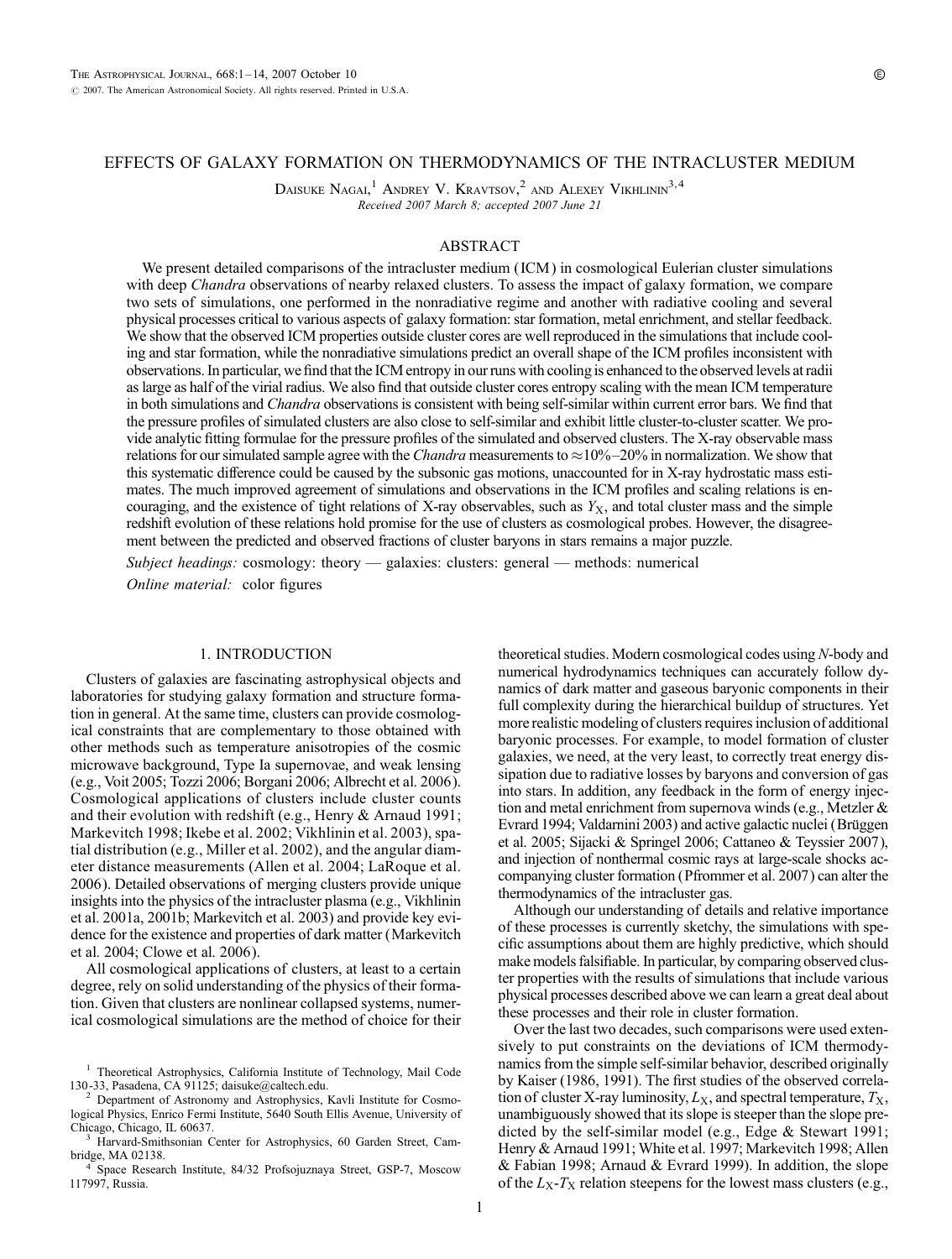Helsdon & Ponman 2000; Finoguenov et al. 2002, 2007). Deviations from self-similarity were shown to be the strongest in the cores of clusters (e.g., Markevitch 1998; De Grandi & Molendi 2002; Vikhlinin et al. 2006 ) and were widely interpreted as evidence for preheating of the intracluster gas by energy from supernovae and AGN feedback (e.g., David et al. 1991; Kaiser 1991; Evrard & Henry 1991; White 1991; Wu et al. 2000; Bialek et al. 2001; Borgani et al. 2001, 2002; Nath & Roychowdhury 2002).

Alternative explanation was proposed by Bryan (2000), who argued that cooling and condensation of the gas accompanying formation of cluster galaxies can reduce the ICM gas density and increase its temperature and entropy to the observed levels (see also Voit & Bryan 2001; Voit et al. 2002). This explanation was borne out by cosmological simulations (Pearce et al. 2000; Muanwong et al. 2001; Valdarnini 2002; Davé et al. 2002; Kay et al. 2004, 2007 ). However, the amount of gas that condenses out of the hot ICM in cosmological simulations due to cooling (e.g., Suginohara & Ostriker 1998; Lewis et al. 2000; Pearce et al. 2000; Davé et al. 2002; Ettori et al. 2004) appears to be a factor of  $2-3$  too large compared to the observed stellar mass in clusters (Lin et al. 2003; Gonzalez et al. 2007). Thus, the X-ray measurements appear to be consistent with a large fraction of cooling gas, while the optical estimates of stellar mass indicate that this fraction is small.

Modern X-ray observations with Chandra and XMM-Newton allow us to study the ICM properties with unprecedented detail and accuracy. Their superb spatial resolution and sensitivity enable resolved, accurate X-ray brightness and temperature maps over a large fraction of the cluster virial radii. The X-ray measurements also enable accurate mass modeling of relaxed clusters with the assumption of hydrostatic equilibrium of the ICM in the cluster potential. These observations can therefore be used for detailed comparisons of both global cluster properties and their profiles with simulation results, which provide more stringent tests for the models of the ICM thermodynamics. In particular, such comparisons can shed some light on the apparently contradictory lines of evidence as to the efficiency of cooling in clusters described above.

To this end, in the present study we focus on the effects of radiative cooling and star formation on the observable properties of clusters and compare results of simulations in both nonradiative and radiative regimes with the current X-ray data. Namely, we use two sets of simulations started from the same initial conditions. Both sets treat collisionless dynamics of dark matter and hydrodynamics of diffuse gas with high resolution using the adaptive mesh refinement technique. In the baseline set of cluster simulations, the gas is modeled in nonradiative regime and thus does not reach high densities and is not allowed to form stars. The second set of simulations includes several processes accompanying galaxy formation: gas cooling, star formation, metal enrichment, and thermal feedback due to the supernovae. Comparison of the simulated profiles in these two sets of simulations to those of observed clusters allows us to gauge the role of galaxy formation in shaping properties of the ICM. As we show in  $\S 4$ , the simulations that include galaxy formation processes provide a considerably better match to the observed ICM profiles outside cluster cores compared to the nonradiative simulations.

The paper is organized as follows. In  $\S$  2 we describe cosmological cluster simulations. The methods used to analyze the simulations and the brief description of observations used in our comparisons are given in  $\S$  2 and 3, respectively. We present results of comparison of the ICM density, temperature, entropy, and pressure profiles in  $\S 4$ , and integrated quantities such as spectral X-ray gas temperature, gas mass, and pressure, in simulations

and observations in  $\S 5$ . We discuss our results and conclusions in  $§ 6.$ 

#### 2. COSMOLOGICAL CLUSTER SIMULATIONS

In this study, we analyze high-resolution cosmological simulations of 16 cluster-sized systems in the flat  $\Lambda$ CDM model:  $\Omega_m = 1 - \Omega_\Lambda = 0.3, \ \Omega_b = 0.04286, \ h = 0.7, \text{ and } \sigma_8 = 0.9,$ where the Hubble constant is defined as 100 h km s<sup>-1</sup> Mpc<sup>-1</sup>, and an  $\sigma_8$  is the power spectrum normalization on an 8  $h^{-1}$  Mpc scale. The simulations were done with the Adaptive Refinement Tree (ART) N-body+gas dynamics code (Kravtsov 1999, 2002), an Eulerian code that uses adaptive refinement in space and time, and (nonadaptive) refinement in mass (Klypin et al. 2001) to reach the high dynamic range required to resolve cores of halos formed in self-consistent cosmological simulations. The same set of cluster simulations was used in our related recent studies (Kravtsov et al. 2006; Nagai et al. 2007), where additional details can be found. We provide a description of the simulation details here for completeness.

The N-body+gas dynamics cluster simulations used in this analysis follow collisionless dynamics of dark matter and stars, gas dynamics, and several physical processes critical to various aspects of galaxy formation: star formation, metal enrichment and thermal feedback due to Type II and Type Ia supernovae, selfconsistent advection of metals, metallicity-dependent radiative cooling, and UV heating due to cosmological ionizing background (Haardt & Madau 1996). The cooling and heating rates take into account Compton heating and cooling of plasma, UV heating, and atomic and molecular cooling, and are tabulated for the temperature range  $10^2 < T < 10^9$  K and a grid of metallicities and UV intensities using the Cloudy code (ver. 96b4; Ferland et al. 1998). The Cloudy cooling and heating rates take into account metallicity of the gas, which is calculated self-consistently in the simulation, so that the local cooling rates depend on the local metallicity of the gas. Star formation in these simulations was done using the observationally motivated recipe (e.g., Kennicutt 1998):  $\dot{\rho}_* =$  $\rho_g^{1.5}/t_*$ , with  $t_* = 4 \times 10^9$  yr. Stars are allowed to form in regions with temperature  $T < 2 \times 10^4$  K and gas density  $n > 0.1$  cm<sup>-3.5</sup> The code also accounts for the stellar feedback on the surrounding gas, including injection of energy and heavy elements (metals) via stellar winds, supernovae, and secular mass loss. The details of star formation prescription and feedback are discussed in Kravtsov et al. (2005). Some potentially relevant physical processes, such as AGN bubbles, physical viscosity, magnetic field, and cosmic rays, are not included.

The adaptive mesh refinement technique is used to achieve high spatial resolution in order to follow the galaxy formation and evolution self-consistently in these simulations. The peak spatial resolution is  $\approx$  7 and 5  $h^{-1}$  kpc, and the dark matter particle mass in the region around the cluster was  $9.1 \times 10^8$  and  $2.7 \times$  $10^8$   $h^{-1}$   $M_{\odot}$  for CL 101-107 and CL 3-24, respectively. To test the effects of galaxy formation, we also repeated each cluster simulation with only the standard gas dynamics for the baryonic component, without radiative cooling or star formation. We will use labels ''nonradiative'' and ''cooling+SF'' (CSF ) to refer to these two sets of runs, respectively.

In this work, we also use mock *Chandra* X-ray images and spectra of the simulated clusters to derive total mass, gas mass, and

<sup>5</sup> We have compared runs where star formation was allowed to proceed in regions different from our fiducial runs. We considered thresholds for star formation of  $n = 10, 1, 0.1$ , and  $0.01 \text{ cm}^{-3}$ . We find that thresholds affect the properties of the ICM at small radii,  $r/r_{\rm vir} < 0.1$ , but differences are negligible at the radii we consider in this study.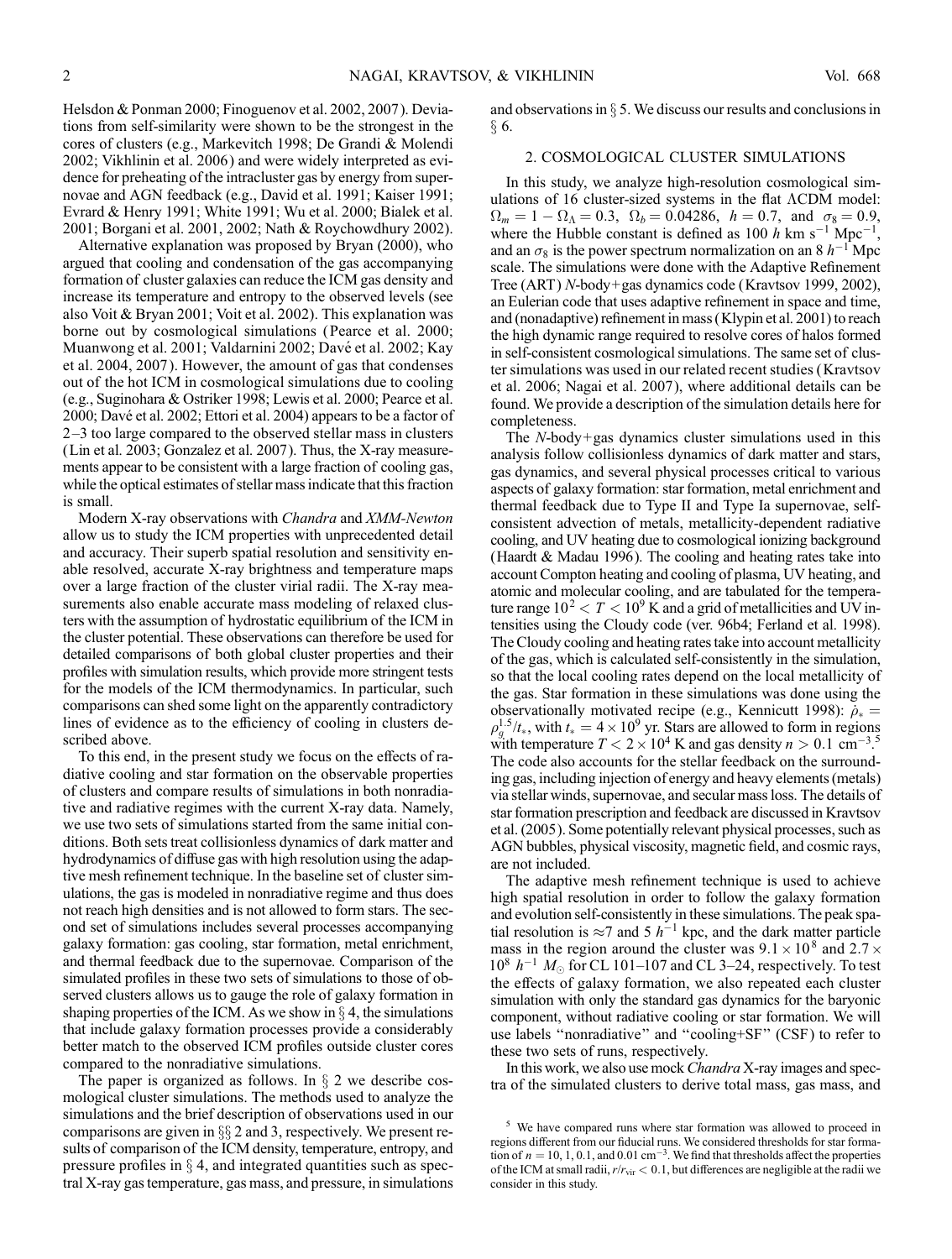| SIMULATED CLUSTER SAMPLE OF THE CSF RUN AT $z = 0$ |                                 |                         |                       |                        |                                |               |               |                                |
|----------------------------------------------------|---------------------------------|-------------------------|-----------------------|------------------------|--------------------------------|---------------|---------------|--------------------------------|
|                                                    |                                 | $M_{500}^{\text{ gas}}$ | $M_{500}^{tot}$       | $T_{\rm mg}^{\rm SIM}$ | $T_{\rm X}$ (keV) <sup>b</sup> |               |               |                                |
| <b>NAME</b>                                        | $r_{500}$<br>$(h^{-1})$<br>Mpc) | $10^{13} M_{\odot}$ )   | $10^{13} M_{\odot}$ ) | $(keV)^a$              | $\mathcal{X}$                  | $\mathcal{V}$ | $\mathcal{Z}$ | RELAXED/UNRELAXED <sup>c</sup> |
| CL 101                                             | 1.160                           | 8.17                    | 90.81                 | 7.44                   | 8.72                           | 8.67          | 8.86          | 000                            |
| CL 102                                             | 0.978                           | 4.82                    | 54.47                 | 5.63                   | 5.63                           | 5.83          | 5.86          | 000                            |
| CL 103                                             | 0.994                           | 4.92                    | 57.71                 | 4.84                   | 4.73                           | 4.93          | 4.62          | 000                            |
| CL 104                                             | 0.976                           | 5.15                    | 53.88                 | 6.61                   | 7.69                           | 7.73          | 7.73          | 111                            |
|                                                    | 0.943                           | 4.71                    | 48.59                 | 5.67                   | 6.21                           | 6.21          | 6.17          | 001                            |
|                                                    | 0.842                           | 3.17                    | 34.65                 | 4.54                   | 4.34                           | 4.35          | 4.30          | 000                            |
|                                                    | 0.762                           | 2.17                    | 25.66                 | 3.61                   | 3.97                           | 3.71          | 3.94          | 100                            |
|                                                    | 0.711                           | 1.91                    | 20.90                 | 3.37                   | 3.65                           | 3.60          | 3.61          | 111                            |
|                                                    | 0.609                           | 1.06                    | 13.11                 | 2.22                   | 2.40                           | 2.39          | 2.39          | 111                            |
|                                                    | 0.661                           | 1.38                    | 16.82                 | 2.88                   | 3.38                           | 3.38          | 3.57          | 000                            |
| CL 7                                               | 0.624                           | 1.21                    | 14.13                 | 2.54                   | 2.96                           | 2.88          | 2.90          | 111                            |
|                                                    | 0.522                           | 0.73                    | 8.23                  | 1.58                   | 1.53                           | 1.60          | 1.57          | 000                            |
| CL 10                                              | 0.487                           | 0.43                    | 6.72                  | 1.58                   | 1.93                           | 1.90          | 1.91          | 111                            |
| CL 11                                              | 0.537                           | 0.78                    | 8.99                  | 1.75                   | 2.00                           | 2.02          | 1.98          | 000                            |

TABLE 1

 $T_{\text{max}}^{\text{SIM}}$  is the average temperature measured directly from the 3D ICM distribution in the simulations.

Average temperatures measured in the shell of  $[0.15, 1]r_{500}$  from the mock *Chandra* analysis of simulated clusters viewed along three orthogonal projection axes  $(x, y, z)$ and z, from left to right). Note that the values of  $T_X$  quoted here are different from those in Table 1 of Nagai et al. (2007) where erroneous values were presented.

CL 14 .......................... 0.509 0.62 7.69 1.64 1.85 1.84 1.83 111 CL 24 .......................... 0.391 0.26 3.47 0.97 1.06 1.04 1.07 010

temperature profiles, as well as integrated cluster properties using the analysis procedures essentially identical to those used to analyze real Chandra observations, as described in Nagai et al. (2007). The average X-ray spectral temperature,  $T<sub>X</sub>$ , is obtained from a single-temperature fit to the spectrum integrated within  $r_{500}$ , excluding the central region,  $r < 0.15r_{500}$ . For each cluster, the mock data is created for three orthogonal projections along the  $x, y$ , and z coordinate axes. In  $\S$  5.3 we use quantities derived from the mock observations to compare scaling relations exhibited by simulated clusters to observations.

Our simulated sample includes 16 clusters at  $z = 0$  and their most massive progenitors at  $z = 0.6$ . The properties of simulated clusters at  $z = 0$  are given in Table 1. The masses are reported at the radius  $r_{500}$  enclosing overdensities with respect to the critical density at the redshift of the output. This choice of the outer radius is mainly motivated by the fact that clusters are more relaxed within  $r_{500}$  compared to the outer regions (Evrard et al. 1996). We also use  $r_{200}$ ,  $r_{1000}$ , and  $r_{2500}$ , which are approximately 1.52, 0.71, and 0.44 times  $r_{500}$ , respectively. Mean spectral temperatures are presented separately for the three orthogonal projections to show the variation due to projection effects, substructure, etc. Note that the values of  $T<sub>X</sub>$  quoted here are different from those in Table 1 of Nagai et al. (2007), where erroneous values were presented by mistake. In our analysis below we distinguish unrelaxed and relaxed clusters for a more consistent comparison with the observations. The classification is based on the overall morphology of the mock X-ray images, as discussed in Nagai et al. (2007). In Table 1 relaxed and unrelaxed clusters are indicated with 0 and 1 for the three orthogonal projections  $(x, y, z,$  from left to right).

#### 3. OBSERVATIONAL CLUSTER SAMPLE

To test our simulation results against observations we use a set of accurate measurements of gas density, temperature, and total mass profiles for a subsample of 13 relaxed clusters at  $z \sim 0$  that was presented in Vikhlinin et al. (2005, 2006 ). The clusters are selected on the basis of regular and relaxed morphology of their X-ray surface brightness images, although some of the systems show signs of AGN activity in their cores. Three of the low- $T_X$  clusters, including USGC S152 ( $T_X$  = 0.69 keV), A262 ( $T_X$  = 1.89 keV), and RX J1159+5531 ( $T_X = 1.80 \text{ keV}$ ), are excluded from the comparisons that involve measurements of  $M_{500}$  or normalization with  $r_{500}$ , because their values are very uncertain due to insufficient spatial coverage. In  $\S$  5.2, we include USGC S152 and RX J1159+5531 for comparisons of the entropy scaling relations at  $0.1r_{200}$ ,  $r_{2500}$ , and  $r_{1000}$ , and A262 at the first two radii, but not at  $r_{1000}$ . Since none of the measurements extends out to  $r_{200}$ , we estimate  $r_{200}$  using  $r_{200} = 1.52r_{500}$ , which provides a robust and accurate estimate of  $r_{200}$  for our CSF and nonradiative simulations, as well as the XMM-Newton mass measurements (Pointecouteau et al. 2005). The observations and analysis procedure used to extract ICM properties and profiles from the Chandra data are described in detail in Vikhlinin et al. (2005, 2006).

In our previous study (Nagai et al. 2007 ), we used the mock Chandra images and spectra of the simulated clusters to assess the accuracy of the X-ray measurements of galaxy cluster properties. Our results show that the X-ray analysis of Vikhlinin et al. (2006) provides a very accurate reconstruction of the 3D gas density and temperature profiles for relaxed clusters. Therefore, we directly compare the profiles derived from *Chandra* analysis to the 3D profiles of simulated clusters. Note that masses and overdensity radii of the clusters in the *Chandra* sample were derived from the X-ray hydrostatic analysis. A bias in the estimated cluster mass may results in a slight underestimate of the estimated cluster virial radius  $r_{500}^{\text{est}}$  by about a few percent for relaxed clusters (see also Nagai et al. 2007, for more details and discussions). We will show such a comparison in  $\S$  4.

At the same time, our tests show that X-ray analysis can result in a  $\approx$  15% underestimate in the hydrostatic estimates of total cluster mass. The bias is due to the nonthermal pressure support from the subsonic turbulent motions of the ICM gas, ubiquitous in cluster simulations (Evrard 1990; Norman & Bryan 1999; Nagai et al. 2003, 2007; Rasia et al. 2004, 2006; Kay et al. 2004; Faltenbacher et al. 2005; Dolag et al. 2005), but not included in observational hydrostatic mass estimates. In  $\S$  5.3, we present the comparisons of the X-ray observable mass relations of our simulated clusters to deep Chandra X-ray observations of nearby, relaxed clusters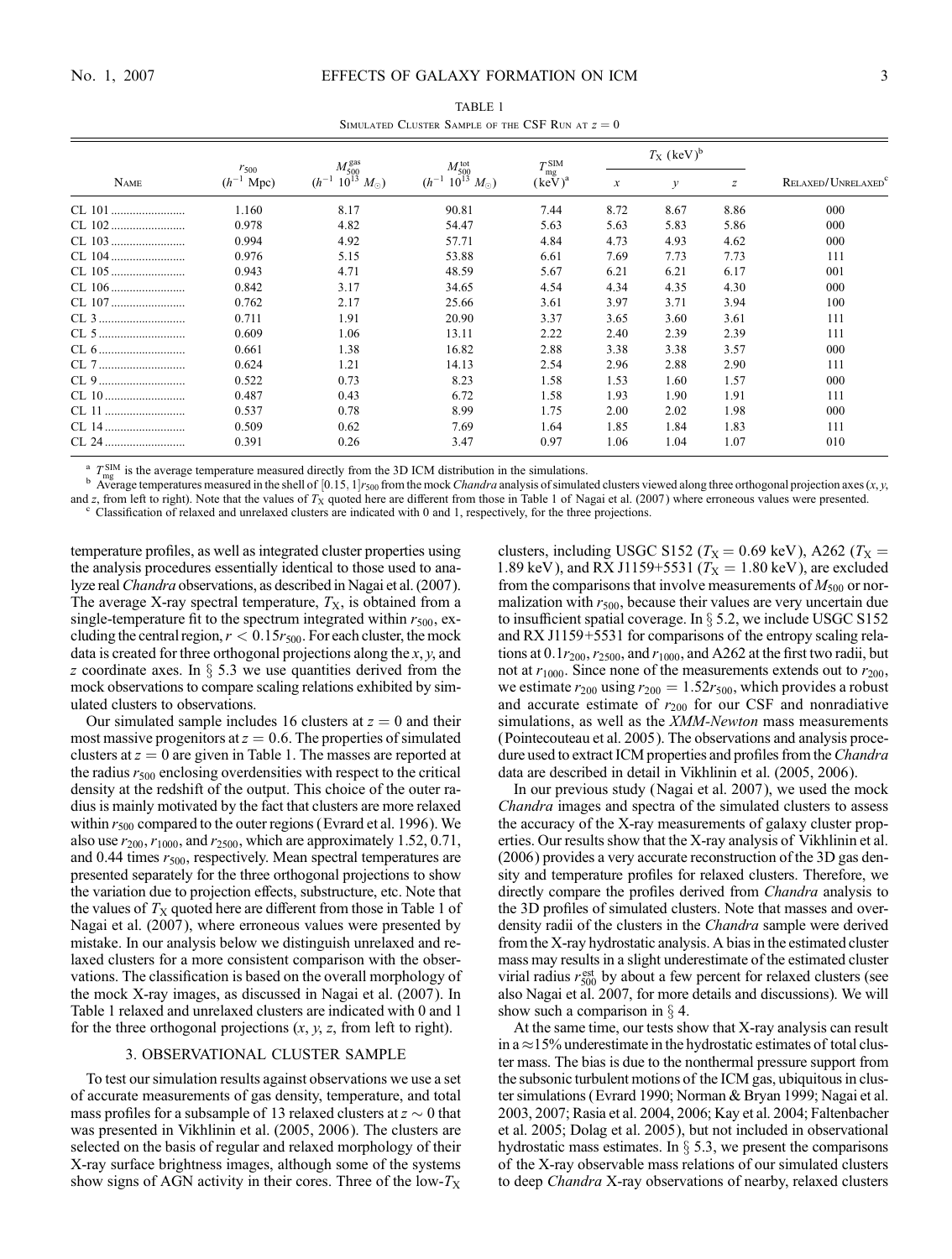using both the true masses of clusters measured in simulations and the masses estimated from hydrostatic equilibrium analysis. We also correct for the differences in the assumed cosmological parameters in simulations ( $f_b \equiv \Omega_B/\Omega_M = 0.1429$  and  $h = 0.7$ ) to those assumed in the observational analyses ( $f_b = 0.175$  and  $h = 0.72$ ). We adopt  $f_b = 0.175$  and  $h = 0.7$  throughout this work. Note that  $\Omega_M = 0.3$  and  $\Omega_\Lambda = 0.7$  are assumed in both analyses.

In addition, we compare in  $\S$  5.2 the *Chandra* ICM entropy measurements with those based on the XMM-Newton observations of 10 clusters (Pratt et al. 2006) and the ROSAT+ASCA data for 64 clusters (Ponman et al. 2003). In these comparisons, we do not use measurements that involve extrapolation, so that we minimize biases arising from such procedure.

## 4. EFFECTS OF GALAXY FORMATION ON THE ICM PROFILES

In this section we investigate the effects of galaxy formation on the ICM properties by comparing simulations performed with and without the processes associated with the galaxy formation: gas cooling, star formation, stellar feedback, and metal enrichment. Similar comparisons have been done for a subset of 11 clusters in Kravtsov et al. (2005) and Nagai (2006). Here, we use the extended sample of 16 clusters and analyze the subsample of six relaxed clusters that are identified as ''relaxed'' in all three orthogonal projections, indicated as 111 in the last column of the Table 1. In  $\S$  5, we compare the results of simulations to the Chandra X-ray observations of nearby relaxed clusters.

Figure 1 shows the average radial profiles of the ICM in relaxed clusters at  $z = 0$  in the CSF and nonradiative runs. Clockwise from the top left panel, we show the gas density, temperature, pressure, and entropy profiles. The mean profiles are obtained by first normalizing the ICM profiles of each cluster at  $r_{500}$  and then averaging over a sample of relaxed clusters. The shaded bands show 1  $\sigma$  rms scatter around the mean profile of the CSF runs, and the mean and scatter of the profiles are computed for a logarithm of each thermodynamic quantity. We also examine systems with  $T_X > 2.5$  keV and  $\langle 2.5 \text{ keV} \rangle$  separately to study the mass dependence of the effects (and also the effects of cooling in the bremsstrahlung- and line emission-dominated regimes). In the bottom panel of each figure, we also show the fractional change of the ICM profiles in the CSF runs relative to the nonradiative runs.

The temperature, entropy (defined as  $K \equiv k_B T / n_e^{2/3}$ ), and pressure profiles are normalized to the values computed for the given cluster mass using a simple self-similar model (Kaiser 1986; Voit 2005):

$$
T_{500} = 11.05 \text{ keV} \left(\frac{M_{500}}{10^{15} h^{-1} M_{\odot}}\right)^{2/3} E(z)^{2/3},\tag{1}
$$

$$
K_{500} = 1963 \text{ keV cm}^{-2} \left(\frac{M_{500}}{10^{15} h^{-1} M_{\odot}}\right)^{2/3} E(z)^{-2/3},
$$
 (2)

$$
P_{500} = 1.45 \times 10^{-11} \text{ erg cm}^{-3}
$$

$$
\times \left(\frac{M_{500}}{10^{15} h^{-1} M_{\odot}}\right)^{2/3} E(z)^{8/3}, \tag{3}
$$

where  $M_{500}$  is a total cluster mass enclosed within  $r_{500}$  and  $E^2(z) = \Omega_M (1+z)^3 + \Omega_\Lambda$  for a flat universe with a cosmological constant assumed in our simulations. Numerical coefficients in equations (2) and (3) follow from the definitions  $K_{500} \equiv k_B T_{500} / n_{e,500}^{2/3}$  and  $P_{500} \equiv n_{g,500} k_B T_{500}$ , where  $n_{e,500} =$ 

 $(\mu/\mu_e) n_{g,500} = 500 f_b \rho_{crit} / (\mu_e m_p)$ ,  $\rho_{crit}$  is the critical density of the universe,  $f_b \equiv \Omega_M / \Omega_b$  is the mean baryon fraction in the universe,  $\mu$  is the mean molecular weight, and  $\mu_e$  is the mean molecular weight per free electrons. Note that we use  $\mu = 0.59$  and  $\mu_e =$ 1:14 throughout this work.

Figure 1 shows that including the gas cooling and star formation significantly modifies the ICM profiles throughout the cluster volume. The effect is larger in the inner region and for the systems with lower  $T<sub>X</sub>$  (or the cluster mass). Compared to the nonradiative runs, the gas density in the CSF runs is reduced by  $\approx$  50% and 25% at 0.3 and 1.0  $r_{500}$ , because a fraction of gas is converted into stars. At small radii, we observe a trend with cluster mass; for example, the suppression of the gas density in the CSF runs at  $r = 0.1r_{500}$  is  $\sim$  50% and 30% for systems with  $T_{\rm X}$  < 2.5 keV and >2.5 keV, respectively. However, at  $r > 0.3r_{500}$  (or  $r > 0.15r_{vir}$ ), our simulations show very little systematic trend with  $T<sub>X</sub>$ , indicating that the clusters become self-similar in the outskirts even when the cooling and star formation are turned on.

The ICM temperature profiles decline monotonically from  $0.05r_{500}$  outwards. The shape of the temperature profiles are similar between the nonradiative and CSF runs, but there is a clear offset in their normalization. The temperature in the CSF runs is systematically higher by  $10\% - 20\%$  outside the core, indicating that the net effect of gas cooling and star formation is to increase the ICM temperature. The effects of gas cooling and star formation on the ICM temperature show a stronger dependence on cluster mass than gas density.

The ICM entropy provides one of the most fundamental insights into physical processes determining the thermodynamics of the ICM, because it is expected to a be a conserved quantity, modified only by shock waves and ''nonadiabatic'' processes we are interested in (e.g., see Voit et al. 2002, 2005, and references therein). Figure 1 shows that the entropy profiles in our nonradiative simulations scale self-similarly and are well described by a power law  $K \propto r^{1.2}$ , at  $r > 0.3r_{500}$ , in agreement with previous studies (Voit et al. 2005 ). Note, however, that there is a systematic discrepancy between the predictions of the Eulerian and SPH codes at small radii (Frenk et al. 1999; Ascasibar et al. 2003). However, since the primary focus of this paper is on the ICM properties outside the cluster core, we leave a detailed analysis of this entropy discrepancy for future work.

Using the average  $K(r)$  profile from the nonradiative simulations as a baseline, we study the effects of gas cooling and star formation on the ICM entropy. Compared to the nonradiative runs, the ICM entropy in the CSF runs is enhanced in the entire radial range of interest, even at the virial radius  $r_{\text{vir}} \simeq 2r_{500}$ . This is because cooling leads to the condensation of the lowest entropy gas, which is replaced by the gas of higher entropy (Bryan 2000; Voit & Bryan 2001). The effect strongly depends on radius and is most pronounced in the inner regions with the largest effect of  $\sim$  100% near  $r = 0.3r_{500}$ . However, the entropy is enhanced by  $\sim 40\%$ even at  $r = r_{500}$ . The figure also shows that the magnitude of the effect in the inner regions depends on cluster mass, but is approximately the same for all masses at  $r \gtrsim 0.5r_{500}$ , indicating that cooling preserved self-similarity of the cluster outskirts.

Finally, pressure profiles exhibit the most remarkable degree of self-similarity and low level of cluster-to-cluster scatter. Notice that the average pressure profiles of low- and high- $T<sub>X</sub>$  systems are nearly identical. This indicates that the self-similarity is best preserved for the quantities directly proportional to the ICM pressure or thermal energy, such as the integrated pressure  $Y_{SZ} \propto$  $M_gT_{mg}$  (Nagai 2006) and  $Y_{X} \equiv M_gT_{X}$  (Kravtsov et al. 2006). Note, however, that inclusion of gas cooling and star formation modifies the overall shape and normalization of the pressure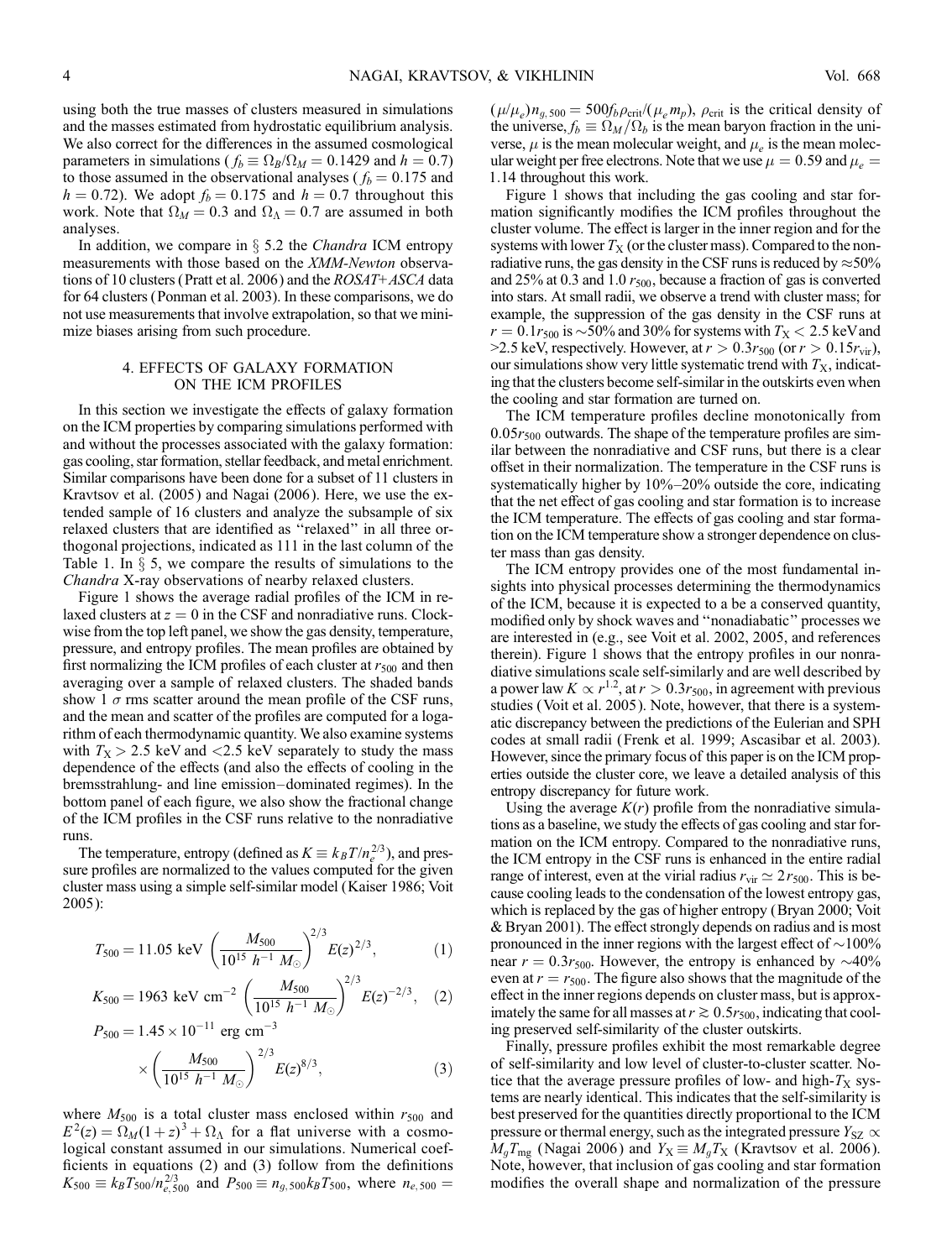

Fig. 1.—Radial profiles of the ICM in relaxed simulated clusters at  $z = 0$ . For each of the physical profiles the upper panels show the profiles, while the bottom panels show the corresponding fractional deviations of the profiles in the CSF simulation from the corresponding profiles in the nonradiative runs. The figure shows gas density (top left), temperature (top right), entropy (bottom left), and pressure (bottom right) profiles. Thick solid and dashed lines show the average profiles of the relaxed clusters in the CSF and nonradiative runs, respectively. The shaded band indicates the rms scatter around the mean profile for the CSF run. In addition, the dashed and dotted lines indicate the average profiles of systems with  $T_X > 2.5$  and  $\langle 2.5 \text{ keV} \rangle$ , respectively, in the CSF simulations. Note that the entropy profiles of the nonradiative runs outside 0.3 $r_{500}$  are well described by a power-law radial profile  $K \propto r^{1.2}$ , indicated by the dashed line in the bottom left panel. [See the electronic edition of the Journal for a color version of this figure.]

profiles and hence the  $Y_{SZ}$  and  $Y_X$  parameters for the clusters of a fixed mass. In our simulations, the ICM pressure is suppressed by about 25% and 40% at  $r_{500}$  and  $r_{2500}$ , respectively.

### 5. COMPARISONS WITH OBSERVATIONS

In this section we present detailed comparisons of gas density, temperature, entropy, and pressure profiles in the simulated clusters and the Chandra observations of low-z relaxed clusters (Vikhlinin et al. 2006). We also compare the scaling relations between  $T_{\rm X}$ ,  $M_q$ , the X-ray "pressure" ( $Y_{\rm X} \equiv M_q T_{\rm X}$ ), and cluster total mass.

### 5.1. Profile Comparison

Figure 2 compares the ICM profiles in simulations with those observed. For the simulated clusters, we plot the mean ICM profiles averaged over the samples of relaxed clusters in both nonradiative and CSF runs. They are compared to the *Chandra* X-ray measurements of 11 nearby relaxed clusters. The observed clusters with  $T_X > 5$  keV, 2.5 keV  $T_X < 5$  keV, and  $T_X > 5$  keV are indicated with thin dotted, long-dashed, and short-dashed lines.

The comparisons show that the ICM profiles in the CSF simulations agree quite well with observations outside the cores of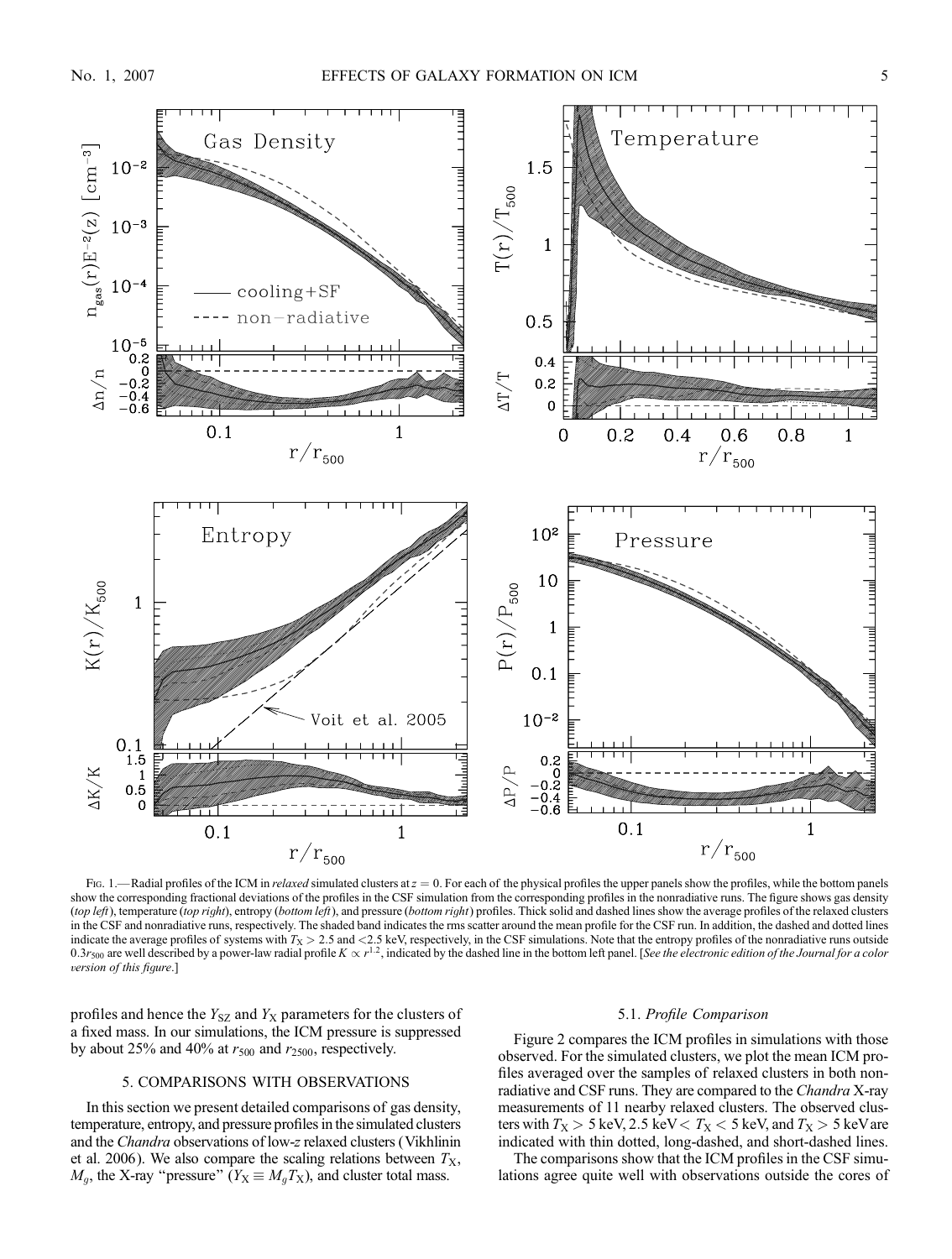

Fig. 2.—Comparison of the ICM profiles in relaxed clusters at the present day ( $z \approx 0$ ) in cosmological cluster simulations and the Chandra sample of Vikhlinin et al. (2006). The panels show the gas density (top left), temperature (top right), entropy (bottom left), and pressure (bottom right). Thick solid and dashed lines show the mean profiles in the CSF and nonradiative simulations, respectively, while the observed profiles are shown by the thin dotted, long-dashed, and short-dashed lines for the systems with  $T_X > 5$  keV, 2.5 keV  $\lt T_X < 5$  keV, and  $T_X < 2.5$  keV, respectively. Note that at  $r \gtrsim 0.1r_{500}$ , the profiles of the CSF simulations provide a better match to the observed profiles than the profiles in the nonradiative runs. [See the electronic edition of the Journal for a color version of this figure.]

clusters ( $r \gtrsim r_{2500}$ ), while the nonradiative simulations predict overall shape and normalization of the ICM profiles inconsistent with observations at all radii. The observations indicate then that a significant amount of cooling and condensation of gas out of hot ICM phase has occurred in real clusters.

The ICM profiles in the inner regions, on the other hand, are not reproduced well in any of our simulations. The only exception is the  $n_q(r)$  profiles for  $T_X > 5$  keV clusters, where the CSF runs produce results consistent with observation down to  $r \simeq$  $0.06r_{500}$ . However, even for these clusters, the discrepancies between simulations and observations are evident in the  $T(r)$  and  $P(r)$  profiles at  $r < 0.3r_{500}$ . The shape of the entropy profiles is

different in the inner region of the simulated and observed clusters. For example, the entropy profiles of the observed clusters monotonically decrease with decreasing radius, while simulated entropy profiles flatten substantially at  $r \lesssim 0.2r_{500}$ .

Note that the ICM profiles of the  $T_X < 2.5$  keV *Chandra* clusters are systematically offset from the high- $T<sub>X</sub>$  clusters in the inner regions and exhibit more pronounced cluster-to-cluster variations. The lowest  $T_X$  system, MKW4 ( $T_X = 1.64$  keV), shows the most striking deviations from self-similarity. Our simulated clusters show similar trends, but the sample is too small to quantify the trends with  $T<sub>X</sub>$  and the scatter. Note also that if we use the estimated  $r_{500}$  of simulated clusters to compare with data, the simulation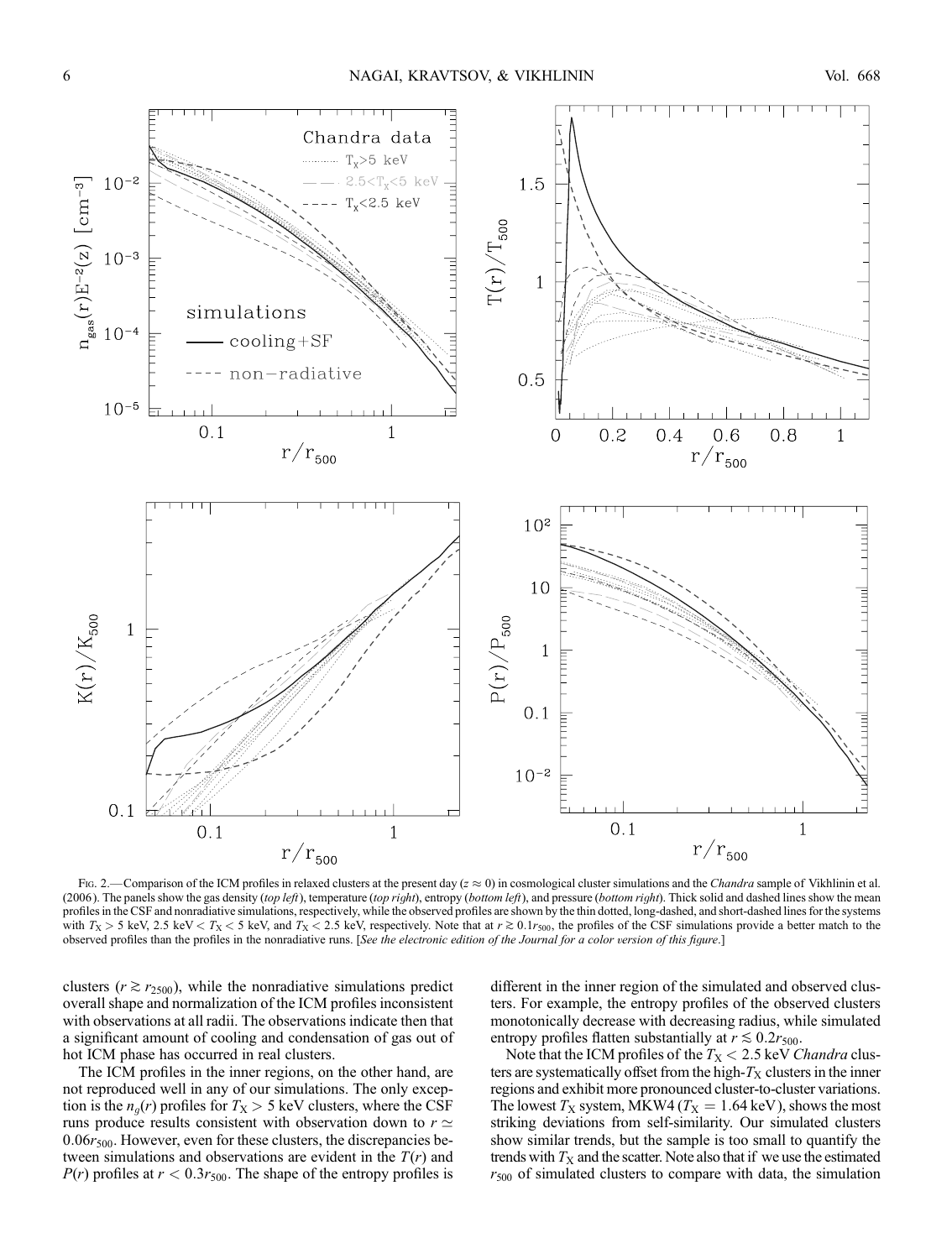

Fig. 3.—Correlation between the entropy  $K \equiv k_B T/n_e^{2/3}$  as a function of  $M_{500}$ . The entropy scaling relations are measured at 0.1 $r_{200}$ ,  $r_{2500}$ ,  $r_{1000}$ , and  $r_{500}$ . We compare the relations in the CSF and nonradiative simulations, indicated with filled and open circles , and the dashed and dotted lines indicate the best-fit power-law relations to these sets of simulations, respectively. Stars and triangles are observations by Chandra (Vikhlinin et al. 2006) and XMM-Newton (Pratt et al. 2006). The dashed lines indicate the best-fit power-law relations to the CSF (upper line) and nonradiative (lower line) simulations, while the dotted and dot-dashed lines indicate the fits to the Chandra and XMM-Newton measurements, respectively. [See the electronic edition of the Journal for a color version of this figure.]

curves in Figure 2 could slide to the left, bringing the characteristic values plotted in Figures 3 and 4 down slightly ( $\leq 8\%$ ; see  $\S$  5.3 for more discussions).

#### 5.2. Entropy Scaling Relations

The scaling of the entropy with mass or  $T<sub>X</sub>$  of clusters provides one of the most powerful diagnostics of the effects of galaxy formation on the ICM and deviations from self-similarity (Evrard & Henry 1991; Ponman et al. 1999; Voit & Bryan 2001; Pratt et al. 2006 ). For the self-similar cluster model, the entropy at a fixed overdensity radius is expected to scale linearly with  $T<sub>X</sub>$  and with mass as  $\propto M^{2/3}$  (cf. eq. [1]). In the discussion above we showed that entropy profiles of both observed and simulated clusters become approximately self-similar outside the cluster cores. In this section we explicitly consider the scaling of entropy with cluster mass and temperature at four different radii and compare the results of numerical simulations with X-ray measurements obtained using Chandra (Vikhlinin et al. 2006 ). We also compare the Chandra measurements with the XMM-Newton (Pratt et al. 2006) and  $ROSAT+ASCA$  (Ponman et al. 2003) results.

The entropy levels measured in the simulated clusters at  $0.1r_{200}$ ,  $r_{2500}$ ,  $r_{1000}$ , and  $r_{500}$  are shown as a function of  $M_{500}$  in Figure 3 (such a relation was first studied observationally by Pratt et al. 2006 ). The best-fit power-law approximations of these data,  $E(z)^{2/3}K = C(M_{500}/2 \times 10^{14} \; h^{-1} \; \hat{M}_{\odot})^{\alpha}$ , are given in Table 2 [the  $E(z)$  term corrects for evolution in the self-similar model, which needs to be applied to clusters observed at  $z \neq 0$ . Clearly, in the simulated clusters, inclusion of gas cooling and star formation increases the entropy level, and the magnitude of the effect is larger in the inner region. The changes in the normalization for  $M =$  $2 \times 10^{14}$   $h^{-1}$   $\dot{M}_{\odot}$  clusters is a factor of 1.71, 1.65, 1.41, and 1.34 at  $r = 0.1r_{200}$ ,  $r_{2500}$ ,  $r_{1000}$ , and  $r_{500}$ , respectively. The effects of cooling and star formation on the ICM entropy are thus stronger at small radii. The slopes are consistent with the prediction of the self-similar model ( $\alpha = 2/3$ ) within 1  $\sigma$  at all radii, in both CSF and nonradiative simulations. However, there are indications that the slopes are slightly shallower than the self-similar value, and the slope in the nonradiative run is somewhat steeper than that in the CSF at  $r < r_{500}$ . A larger sample of simulated clusters is needed to determine whether these differences are real.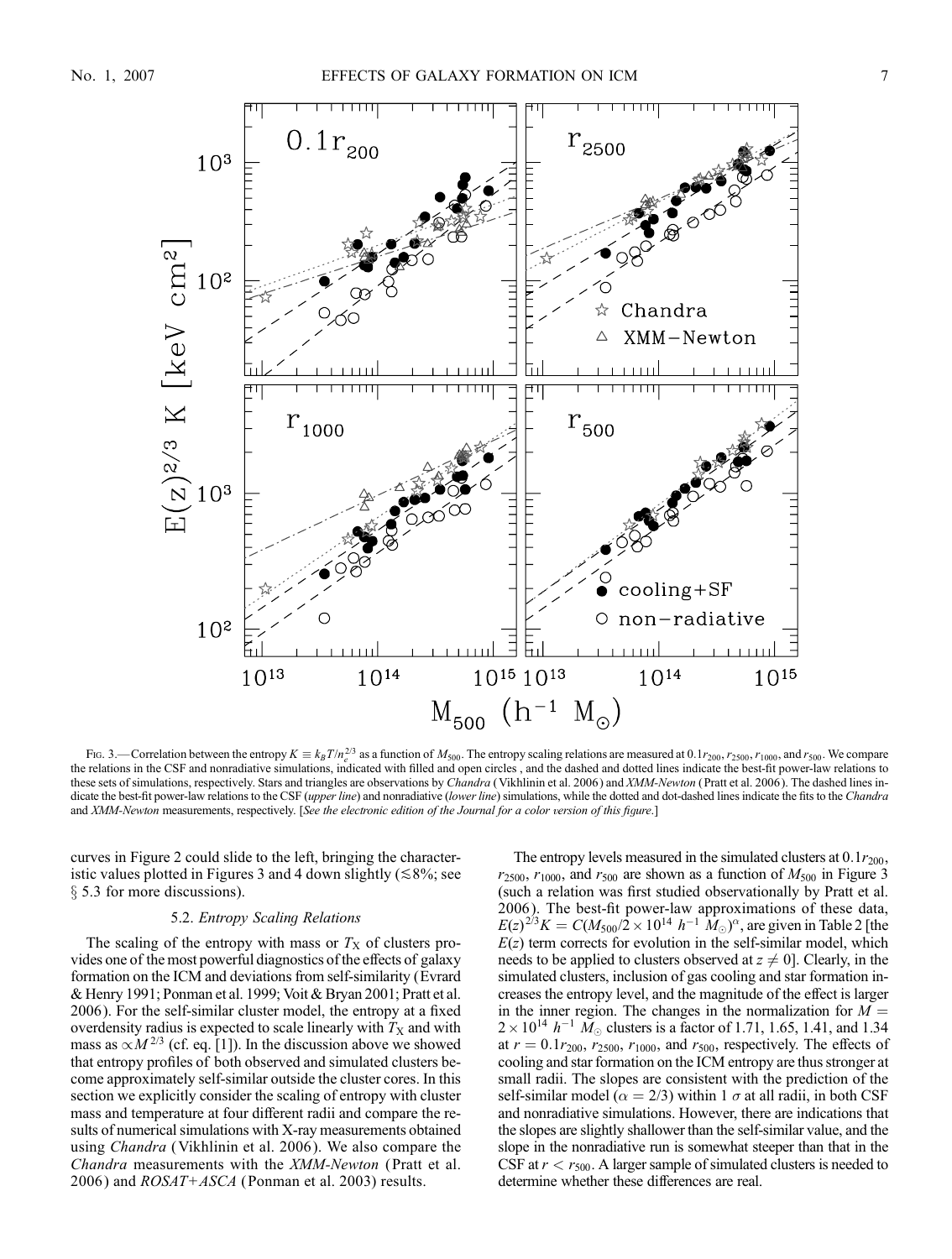

Fig. 4.—Correlation between the entropy  $K = k_B T/n_e^{2/3}$  as a function of  $T_X$ . The entropy scaling relations are measured at 0.1 $r_{200}$ ,  $r_{2500}$ ,  $r_{1000}$ , and  $r_{500}$ . Solid circles indicate the CSF simulations, whil 2003) measurements. The dashed, dotted, and dot-dashed lines indicate the best-fit power-law relations to the CSF simulations, Chandra, and XMM-Newton measurements, respectively. [See the electronic edition of the Journal for a color version of this figure.]

It is easier to compare the entropy levels in the simulated and observed clusters via the  $K-T_X$  correlation. The results for our CSF runs are  $r = 0.1r_{200}$ ,  $r_{2500}$ ,  $r_{1000}$ , and  $r_{500}$  are shown in Figure 4. Table 3 lists the best-fit parameters of the power approximations,  $E(z)^{4/3}K = C(T_X/5 \text{ keV})^{\alpha}$ . As in the case of the K-M relation, the power-law slopes in the CSF runs are slightly shallower than, but consistent with, the self-similar expectation  $(\alpha = 1)$  at all radii considered. Note also that the K-T<sub>X</sub> relations exhibit remarkably tight relations at  $r \ge r_{2500}$  for all clusters.

We also show in Figures 3 and 4 the  $K-M$  and  $K-T$  scalings derived from several sets of X-ray cluster observables. It is most straightforward to compare our simulations with the Chandra

TABLE 2 Entropy-Mass Relation

| Radius       | <b>Ouantity</b> | $Cooling + SF$    | Nonradiative      | Chandra           | XMM-Newton        |
|--------------|-----------------|-------------------|-------------------|-------------------|-------------------|
| $0.1r_{200}$ | log C           | $2.423 \pm 0.030$ | $2.189 \pm 0.025$ | $2.391 \pm 0.020$ | $2.286 \pm 0.033$ |
|              | $\alpha$        | $0.647 \pm 0.077$ | $0.774 + 0.062$   | $0.335 + 0.046$   | $0.304 \pm 0.080$ |
|              | log C           | $2.734 + 0.017$   | $2.516 + 0.012$   | $2.805 + 0.011$   | $2.807 \pm 0.014$ |
|              | $\alpha$        | $0.593 + 0.046$   | $0.638 \pm 0.031$ | $0.492 + 0.038$   | $0.407 \pm 0.044$ |
|              | log C           | $2.890 + 0.016$   | $2.741 + 0.017$   | $2.984 + 0.011$   | $3.094 + 0.013$   |
|              | $\alpha$        | $0.570 \pm 0.043$ | $0.596 \pm 0.039$ | $0.569 + 0.018$   | $0.390 \pm 0.046$ |
|              | log C           | $3.063 \pm 0.013$ | $2.936 \pm 0.013$ | $3.100 \pm 0.013$ | $\cdots$          |
|              | $\alpha$        | $0.605 \pm 0.036$ | $0.601 + 0.037$   | $0.598 + 0.028$   | .                 |

Note.—Best-fit parameters for the entropy-mass relation,  $E(z)^{2/3}K = C(M_{500}/2 \times 10^{14} h^{-1} M_{\odot})^{\alpha}$  at  $z = 0$ .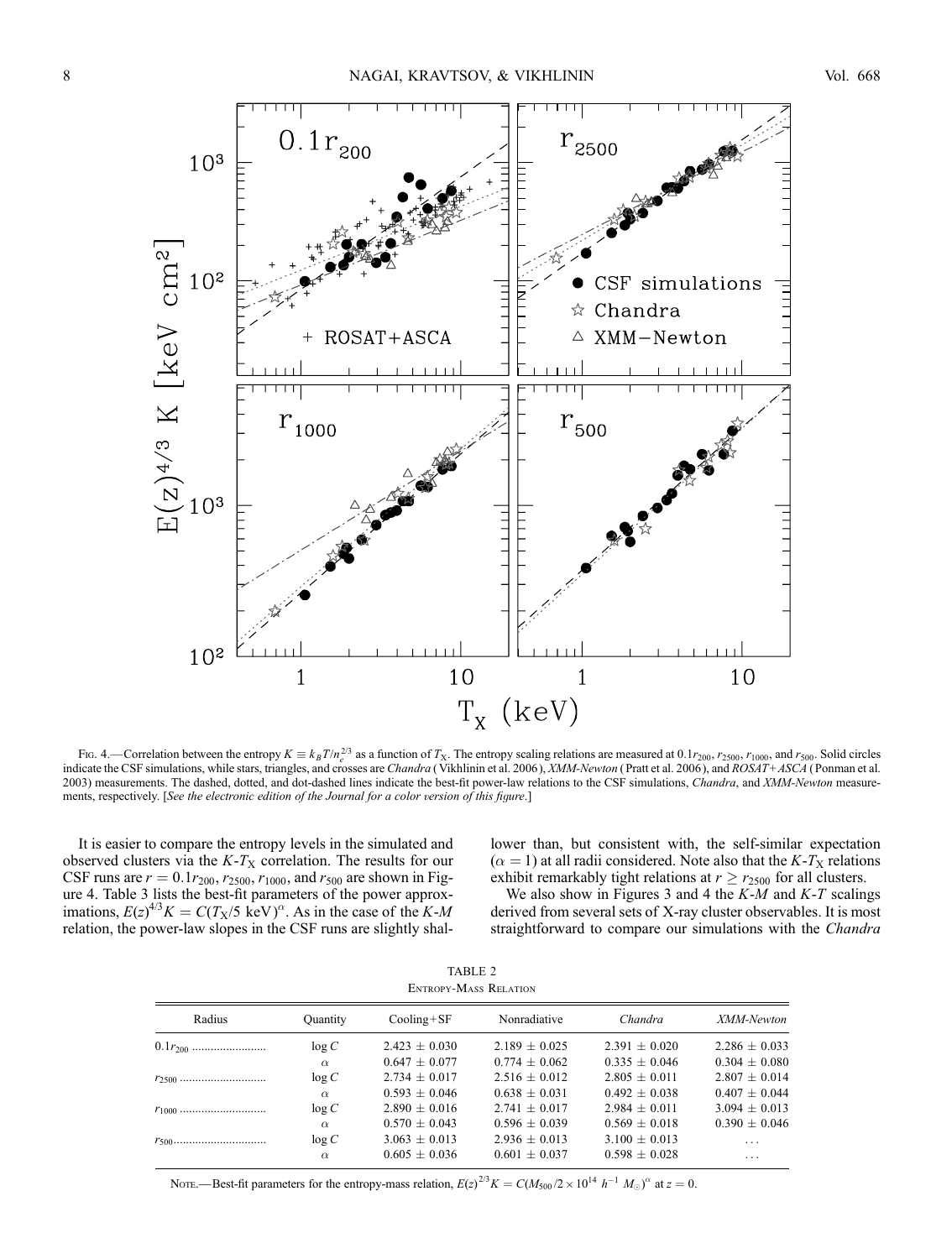TABLE 3 Entropy-Temperature Relation

| Radius       | <b>Ouantity</b> | $Cooling+SF$      | Chandra         | XMM-Newton      |
|--------------|-----------------|-------------------|-----------------|-----------------|
| $0.1r_{200}$ | log C           | $2.593 + 0.042$   | $2.437 + 0.019$ | $2.320 + 0.035$ |
|              | $\alpha$        | $0.954 + 0.077$   | $0.502 + 0.084$ | $0.506 + 0.131$ |
| $r_{2500}$   | log C           | $2.905 + 0.009$   | $2.876 + 0.013$ | $2.851 + 0.021$ |
|              | $\alpha$        | $0.958 + 0.031$   | $0.769 + 0.054$ | $0.657 + 0.089$ |
| $r_{1000}$   | log C           | $3.064 \pm 0.006$ | $3.067 + 0.015$ | $3.135 + 0.026$ |
|              | $\alpha$        | $0.922 + 0.026$   | $0.887 + 0.043$ | $0.616 + 0.106$ |
| $r_{500}$    | log C           | $3.232 + 0.018$   | $3.186 + 0.018$ |                 |
|              | $\alpha$        | $0.946 + 0.060$   | $0.930 + 0.063$ |                 |

NOTE.—Best-fit parameters for the entropy-temperature relation  $E(z)^{4/3}K =$  $C(T_X/5 \text{ keV})^{\alpha}$  at  $z = 0$ .

results of Vikhlinin et al. (2006; shown by stars in Figs. 3 and 4), because we explicitly tested their data analysis procedures (Nagai et al. 2007 ) and because the Chandra results for many clusters extend to  $r_{500}$ . First, we note the entropy normalizations in the Chandra clusters show a good overall agreement with the CSF runs at all radii. The results for nonradiative runs are strongly inconsistent with the data (see also Ponman et al. 2003; Pratt et al. 2006).

At small radii,  $r_{2500}$  and 0.1 $r_{200}$ , the observed clusters show significantly shallower slopes than expected in the self-similar model and seen in the simulations. For example, the slope of the K-T relation at  $r = 0.1r_{200}$  is  $\alpha_{\text{CSF}} = 0.95 \pm 0.08$  for the simulated clusters, and  $\alpha_{Chandra} = 0.50 \pm 0.08$  for *Chandra* sample. These results are in line with the disagreement between the  $K(r)$ profiles of the simulated and observed clusters at small radii, discussed in  $\S$  5.1.

The agreement, however, improves quickly as we go to larger radii. At  $r_{2500}$ , the slopes of the K-T relation are  $\alpha_{\text{CSF}} = 0.96 \pm$ 0.03 for simulated clusters and  $\alpha_{Chandra} = 0.77 \pm 0.05$  for the Chandra sample. At larger radii,  $r_{1000}$  and  $r_{500}$ , the Chandraobserved relations are fully consistent with the CSF simulations both in terms of slope and normalization; the slopes are also very close to the self-similar expectations,  $\alpha_{K-M} = 2/3$  and  $\alpha_{K-T} = 1$ . These results confirm the general conclusion of the  $\S$  5.1 that although effects of cooling on the entropy normalization are significant within radii as large as  $r_{500}$ , the scaling of the thermodynamic properties of the ICM become close to the self-similar expectation outside the inner cluster region.

Also shown in Figures 3 and 4 are the entropy scaling relations derived from two more X-ray data sets, the XMM-Newton sample of Pratt et al. (2006; triangles) and the ASCA+ROSAT sample of Ponman et al. (2003, crosses at  $r = 0.1r_{200}$ ). At small radii, where the X-ray measurements are most straightforward, there is a good agreement between all observed relations. In particular, the XMM-Newton and Chandra relations for  $r = 0.1r_{200}$ and  $r_{2500}$  are nearly identical. A small offset of the Ponman et al. (2003) data points can be explained by the slightly different definitions of  $r_{200}$  used in these works.<sup>6</sup>

At  $r = r_{1000}$ , the entropy normalizations for the most massive clusters are in agreement for the Chandra and XMM-Newton samples but there is some tension in the values of slope. The XMM-*Newton* results indicate nearly the same slopes at  $r = r_{1000}$  and smaller radii, all significantly flatter than the self-similar prediction:  $\alpha_{K-T} = 0.51 \pm 0.13$ , 0.66  $\pm$  0.09, and 0.62  $\pm$  0.11 for  $r = 0.1r_{200}$ ,  $r_{2500}$ , and  $r_{1000}$ , respectively. The *Chandra* results

clearly indicate a significantly steeper slope at this radius,  $0.89 \pm$ 0.04; a steep slope, 0.93  $\pm$  0.06, is also observed at  $r = r_{500}$ . The statistical significance of the difference between the Chandra and XMM-Newton slopes is 3.4  $\sigma$  for the K-M and 2.4  $\sigma$  for the K-T relations. The best-fit values of  $\alpha$  indicate *qualitatively* different cluster properties. While the XMM-Newton results suggest that the departures from self-similar scalings are of the similar amplitude at all radii, the Chandra measurements clearly point in the direction that the effect is confined to the very central regions.

A detailed comparison of the XMM-Newton and Chandra data analyses is beyond the scope of this work. We only point out two effects that may contribute to the difference in the entropy scalings. First, the Chandra temperature profiles show a systematic decline at large radii (by a factor of  $\sim$ 1.7 at  $r = r_{500}$  relative to peak values near  $\sim 0.2r_{500}$ ), the *XMM-Newton* temperature profiles in the Pratt et al. (2006) sample are much flatter. This systematic difference is discussed in Vikhlinin et al. (2005). Second, the gas densities in the Chandra analysis were derived using a model that allows for steepening of the  $\rho(r)$  profile at large radii. The *XMM-Newton* data were fit with the  $\beta$ -type models that do not allow for such steepening (Pointecouteau et al. 2005). This leads to somewhat different gas density profiles at large radii (see, e.g., Appendix A2 in Vikhlinin et al. 2006).

### 5.3. Relations between Total Mass and X-Ray Observables

We present comparisons of the X-ray observable mass relations of the CSF simulations and Chandra X-ray observations of nearby relaxed clusters in Figure 5. Following Kravtsov et al. (2006 ), we consider three X-ray proxies for the cluster mass: the spectral temperature  $(T_X)$ , the gas mass  $(M_q)$ , and the X-ray pressure  $(Y_X \equiv T_X M_q)$ . These X-ray mass proxies are derived from mock Chandra images of the simulated clusters and analyzing them using a model and procedure essentially identical to those used in real data analysis. Note that the mean temperatures were estimated from a single temperature to the spectrum integrated in the radial range [0.15, 1] $r_{500}$  (i.e., excluding emission from cluster core).

In the upper panels of Figure 5, we compare the scaling relations of simulated clusters for the true cluster mass,  $M_{500}^{\text{true}}(< r_{500}^{\text{true}})$ , measured in simulations to the relations from the Chandra X-ray cluster observations. We also plot the best-fit  $M-T<sub>X</sub>$  relation from the XMM-Newton measurements (Arnaud et al. 2005) for comparison. Results of power-law fits to these relations for different subsets of the clusters are presented in Table 2 of Kravtsov et al.  $(2006)$ . The comparisons show that the normalizations of the scaling relations involving true  $M_{500}$  for our simulated sample are systematically high by  $\approx$  10%-20% compared to the observed relations. We note that this level of agreement is considerably better than agreement between simulations and data as recently as several years ago (e.g., Pierpaoli et al. 2001).

The remaining bias could arise from the assumption of the hydrostatic equilibrium, which is a key assumption that enables measurements of gravitationally bound mass of clusters from the X-ray and Sunyaev-Zel'dovich (SZ) effect data. To illustrate this, we compare the scaling relations based on the estimated hydrostatic mass  $[M_{500}^{\text{HSE}}( derived from the mock *Chandra* anal$ ysis of simulated clusters to the Chandra measurements in the lower panels of Figure 5. Note that we account for additional biases in the estimated cluster masses arising from a bias in the estimation of a cluster virial radius by measuring the cluster mass within the  $r_{500}^{\text{est}}$  estimated from the hydrostatic analysis (see also

<sup>&</sup>lt;sup>6</sup> The quantity  $r_{200}$  was defined in Ponman et al. (2003) through the Evrard et al. (1996) scaling with  $T<sub>X</sub>$ ; through the NFW fit to the data at smaller radii in Pratt et al. (2006); and through hydrostatic estimates of  $r_{500}$  for the Chandra clusters.

<sup>&</sup>lt;sup>7</sup> Note that  $M_{500}$  is in units of  $h^{-1} M_{\odot}$  in this work, while it is  $M_{\odot}$  in Kravtsov et al. 2006.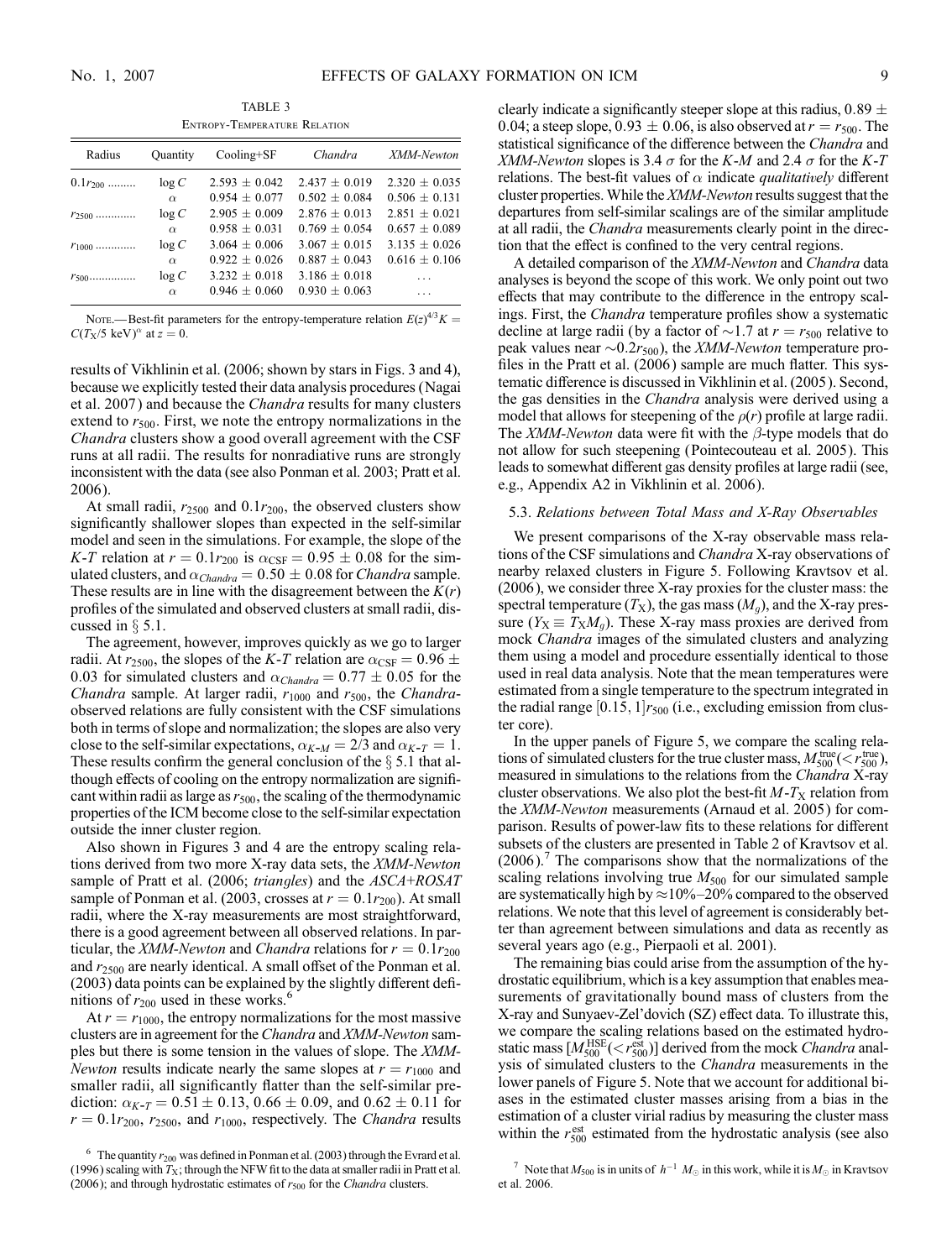

Fig. 5.—Comparisons of the X-ray observable mass relations in simulations and observations. From left to right: Correlations between the total mass,  $M_{500}$ , and X-ray spectral temperature  $(T_X)$ , gas mass  $(M_g)$ , and X-ray pressure  $(Y_X \equiv T_X M_g)$ . Relations are shown for the true 3D cluster mass  $M_{500} \equiv M(< r_{500}^{\text{true}})$  as measured in simulations *(top)* and the hydrostatic mass  $M_{500}^{\text$ lated clusters, and also  $z = 0$  and 0.6 samples. The figures include points corresponding to three projections of each cluster. The dot-dashed lines are the power-law relation with the self-similar slope fit for the sample of relaxed clusters. The dotted lines indicate the rms scatter around the mean relation. The data points with error bars are Chandra measurements of nearby relaxed clusters. The dashed line is the best-fit M-T<sub>X</sub> relation from the XMM-Newton measurements. [See the electronic edition of the Journal for a color version of this figure.]

Nagai et al. 2007, for more details and discussions). Similarly, the gas mass  $(M_{g, 500})$  is also computed at  $r_{500}^{\text{true}}$  and  $r_{500}^{\text{est}}$  in the upper and lower panels. $8 \text{ In Table 4}$ , we summarize results for the relaxed clusters at  $z = 0$ , relevant for comparison with observations considered here. These analyses show that the simulation results are in much better agreement with observations when using the hydrostatic mass. The systematic offset in normalizations could thus be due to the bias of total hydrostatic mass estimate due to turbulent motions of the ICM.

In terms of scatter, the  $M_{500}$ - $T_{\text{X}}$  relation exhibits the largest scatter of  $\sim$ 20% in  $M_{500}$  around the mean relation, most of which is due to unrelaxed clusters. The unrelaxed clusters also have temperatures biased low for a given mass, likely because the mass of the system has already increased but only a fraction of the kinetic energy of merging systems is converted into the thermal energy of gas, due to incomplete relaxation during mergers (Mathiesen & Evrard 2001). Unfortunately, we cannot compare the scatter directly to the Chandra results because for real clusters, the scatter is dominated by the measurement uncertainties and the intrinsic scatter (see discussion in Vikhlinin et al. 2006 ). The slope and redshift evolution of the  $M_{500}$ - $T_{\rm X}$  relations are quite close to the simple self-similar expectation. The  $M_{500}$ - $M_g$  relation has a somewhat smaller scatter ( $\approx$ 11%) around the best-fit power-law relation than the  $M_{500}$ - $T_{\text{X}}$ , but its slope is significantly different from

<sup>8</sup> Note that  $T_X$  is computed within  $r_{500}^{\text{true}}$  in both panels; however, correcting for the bias in  $r_{500}$  has a negligible ( $\leq 1\%$ ) effect on the  $T_{\rm X}$  estimate.

TABLE 4 Mass versus Proxy Relations

| Relation <sup>a</sup> |                |                   |                                     | Quantity <sup>b</sup> $M_{500}^{\text{SIM}}$ (True) $M_{500}^{\text{SIM}}$ (HSE) $M_{500}$ (Chandra) |
|-----------------------|----------------|-------------------|-------------------------------------|------------------------------------------------------------------------------------------------------|
| $M_{500} - T_{\rm X}$ | log C          | $14.21 \pm 0.010$ | $14.10 \pm 0.008$                   | $14.11 \pm 0.035$                                                                                    |
|                       | $\alpha$       | $1.515 \pm 0.052$ | $1.623 \pm 0.027$                   | $1.489 \pm 0.093$                                                                                    |
|                       | Scatter        | 0.136             | 0.117                               | .                                                                                                    |
|                       | $\log C_{ss}$  | $14.21 \pm 0.009$ | $14.10 \pm 0.009$                   | $14.10 \pm 0.014$                                                                                    |
| $M_{500}$ - $M_{a}$   | log C          | $14.12 \pm 0.008$ | $14.05 \pm 0.011$                   | $14.14 \pm 0.044$                                                                                    |
|                       | $\alpha$       | $0.894 \pm 0.023$ | $0.932 \pm 0.033$                   | $0.811 \pm 0.067$                                                                                    |
|                       | Scatter        | 0.114             | 0.153                               | .                                                                                                    |
|                       | $\log C_{ss}$  | $14.12 \pm 0.010$ | $14.05 \pm 0.011$                   | $14.07 \pm 0.022$                                                                                    |
| $M_{500} - Y_{X}$     | log C          | $14.06 \pm 0.004$ | $13.97 \pm 0.007$                   | $14.04 \pm 0.047$                                                                                    |
|                       | $\alpha$       | $0.568 \pm 0.006$ | $0.596 \pm 0.010$                   | $0.526 \pm 0.038$                                                                                    |
|                       | <b>Scatter</b> | 0.053             | 0.087                               | $\cdots$                                                                                             |
|                       | $\log C_{ss}$  |                   | $14.05 \pm 0.005$ 13.97 $\pm$ 0.006 | $13.98 + 0.017$                                                                                      |
|                       |                |                   |                                     |                                                                                                      |

Nore.—Best-fit parameters and scatter in the mass vs. proxy relations,  $M_{500} = CX^{\alpha}$ , for relaxed clusters at  $z = 0$  and 0.6.

Power-law fits were performed for relaxed clusters of our cluster sample at  $z = 0$  and 0.6. In addition to the fits in which both the normalization and the slope of the power-law relations were fit simultaneously, we provide the best-fit normalizations,  $C_{ss}$ , for each relation when fit with the slopes fixed to their self-similar values: 1.5, 1.0, and 0.6 for the  $M_{500}$ - $T_X$ ,  $M_{500}$ - $M_g$ , and  $M_{500}$ - $Y_X$  relations, respectively. <sup>b</sup> For each observable  $X = T_X, M_g, Y_X$ , we fit power-law relation of the form  $M_{500} = C(X/X_0)^\alpha$  with  $X_0 = 3.0$  keV,  $2 \times 10^{13}$   $M_\odot$ , and  $4 \times 10^{13}$  keV  $M_\odot$ , for  $T_{\rm X}$ ,  $M_g$ , Y<sub>X</sub>, respectively. Note that  $M_{500}$  is in units of  $h^{-1} M_{\odot}$ .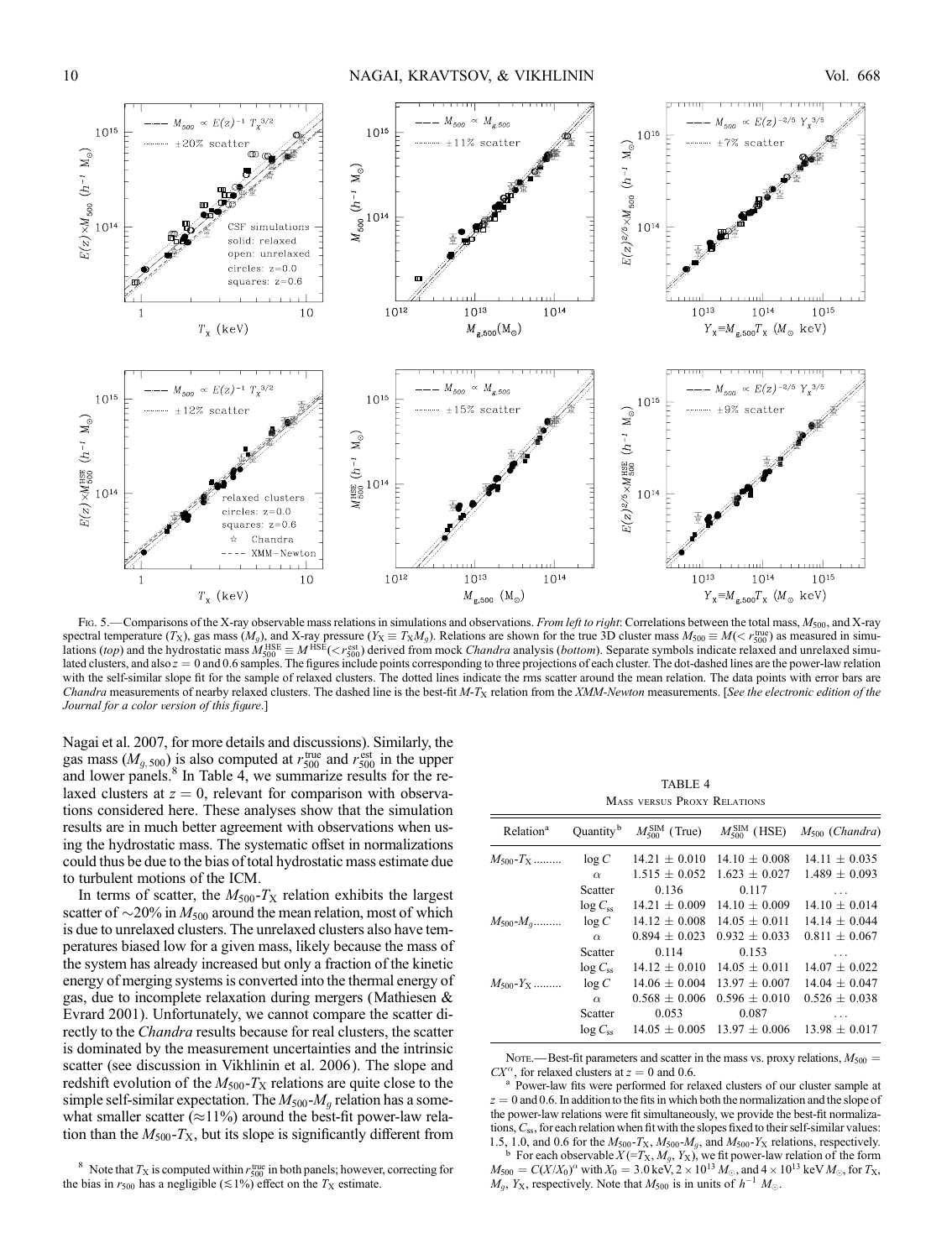the self-similar prediction for the  $M_{500}$ - $M_q$  relation due to the trend of gas fraction with cluster mass present for both the simulated clusters in our sample (see Kravtsov et al. 2005) and for the observed clusters (Vikhlinin et al. 2006). In all of the scaling relations considered here, the use of  $M_{500}^{\text{HSE}}$ , instead of  $M_{500}^{\text{true}}$ , modifies the scatter by a few percent for the relaxed clusters.

The  $M_{500}$ -Y<sub>X</sub> relation shows the scatter of only  $\approx$ 7%, making it by far the tightest of all the scaling relations. Note that this value of scatter includes clusters at both low and high redshifts and both relaxed and unrelaxed systems. The tightness of the  $M_{500}$ -Y<sub>X</sub> relation and simple evolution are due to a fortunate cancellation of opposite trends in gas mass and temperature (see Kravtsov et al. 2006). The slope and redshift evolution of normalization for the  $M_{500}$ -Y<sub>X</sub> relations are well described by the simple self-similar model.

#### 6. DISCUSSION AND CONCLUSIONS

We presented analyses of the simulated cluster sample of 16 clusters spanning a representative mass range  $(5 \times 10^{13} - 2 \times$  $10^{15}$   $h^{-1}$   $M_{\odot}$ ) and modeled using the shock-capturing Eulerian adaptive mesh refinement N-body+gas dynamics ART code in the ACDM cosmology. These simulations achieve high spatial resolution and include various physical processes of galaxy formation, including radiative cooling, star formation, and other processes accompanying galaxy formation. We study the effects of gas cooling and star formation on the ICM properties by comparing two sets of simulations performed with and without these processes included. The results of simulations with dissipation are compared to recent Chandra X-ray observations of nearby, relaxed clusters (Vikhlinin et al. 2005, 2006 ).

We show that gas cooling and star formation modify both the normalization and the shape of the gas density, temperature, entropy, and pressure profiles. As the lowest entropy gas cools and condenses out of the hot phase in the cluster progenitors, the gas density in their inner regions is lowered and entropy is increased (Bryan 2000; Voit & Bryan 2001). The effects have strong radial dependence and are the strongest in the inner regions  $r \lesssim 0.1r_{500}$ . At these inner radii simulation profiles do not match the observations. On the other hand, at  $r \gtrsim 0.1r_{500}$  the profiles in the CSF simulations and observations agree quite well, while profiles in the nonradiative runs disagree with observations at all radii within  $r_{500}$ .

In particular, the simulations with cooling can explain the observed high levels of entropy in observed clusters compared to the nonradiative expectation pointed out previously (Ponman et al. 2003; Pratt et al. 2006). At  $r \gtrsim r_{2500}$ , the cluster profiles are approximately self-similar within current statistical error bars, while there is an indication that their best-fit slopes are slightly shallower than the self-similar value. Moreover, the slope and normalization of the entropy scaling relations in the simulated clusters are in good agreement with *Chandra* observations at  $r_{1000}$  and  $r_{500}$ , while the observed relations exhibits deviations from the selfsimilarity at  $r \le r_{2500}$ . Note also that the results of *Chandra* and *XMM-Newton* measurements agree quite well within  $r \le r_{2500}$ , but the significant disagreement is seen at  $r_{1000}$ . The statistical significance of the difference between the Chandra and XMM-Newton slopes is 3.4  $\sigma$  for the K-M and 2.4  $\sigma$  for the K-T relations. The difference is critical for theoretical interpretation and implications, as the XMM-Newton scaling was billed as a major evidence for deviations from self-similar scalings at large radii (indeed at  $r_{1000}$ , where XMM-Newton measurements is several sigma away from the slope of 1.0). Chandra results show that deviations at larger radii, if they exist, are much smaller. Despite the deviations from self-similarity in the ICM entropies, we show that pressure profiles, in particular, show a remarkable degree of self-similarity and exhibit very small scatter.

We also present comparisons of scaling relations of cluster X-ray observables with total cluster mass in the simulations with cooling and recent deep Chandra observations. Specifically, we compare correlation of the spectral X-ray temperature, ICM gas mass ( $M<sub>g</sub>$ ), and the X-ray equivalent of integrated pressure ( $Y<sub>X</sub> \equiv$  $M_qT_X$ ). In these comparisons X-ray observables for the simulated clusters are derived from mock *Chandra* analysis using procedure essentially identical to those used in real data analysis.

The slope and normalization of the  $M-T_X$  and  $M-Y_X$  relations in simulations and *Chandra* observations are in good agreement, and they are consistent with the simple self-similar expectation. In terms of scatter, the  $M_{500}$ -Y<sub>X</sub> relation shows scatter of only  $\approx$ 7%, making it by far the tightest of all the scaling relations. Note that this value of scatter includes clusters at both low and high redshifts and both relaxed and unrelaxed systems. The  $M_{500}$ - $T_{\rm X}$ relation, on the other hand, exhibits the largest scatter of  $\sim$ 20% scatter in  $M_{500}$  around the mean relation, most of which is due to unrelaxed clusters. The unrelaxed clusters also have temperatures biased low for a given mass, likely because the mass of the system has already increased but only a fraction of the kinetic energy of merging systems is converted into the thermal energy of gas, due to incomplete relaxation (Mathiesen & Evrard 2001) during mergers.

Moreover, these comparisons show that the normalizations of the scaling relations of relaxed clusters in simulations and observations agree at a level of about  $\approx 10\% - 20\%$ . This is a considerable improvement, given that significant disagreement existed just several years ago (see Finoguenov et al. 2001; Seljak 2002; Pierpaoli et al. 2003). The residual systematic offset in the normalization is likely caused by nonthermal pressure support from subsonic turbulent gas motions (Evrard et al. 1996; Rasia et al. 2004, 2006; Faltenbacher et al. 2005; Dolag et al. 2005; E. Lau et al. 2007, in preparation). This contribution is approximately independent of cluster mass (Vazza et al. 2006; E. Lau et al. 2007, in preparation) and is not accounted for in X-ray hydrostatic mass estimates. For example, when we repeat the comparison of scaling relations using hydrostatic mass estimates for the observed clusters, we find excellent agreement in normalizations, demonstrating explicitly that there is a systematic  $\approx 10\% - 20\%$  offset between hydrostatic mass estimate and the true mass in simulated clusters.

Part of the nonthermal pressure support may also be contributed by cosmic rays and magnetic fields. In practice, it may be difficult to distinguish between different sources of nonthermal pressure. A possible test is their radial dependence. Turbulent motions, for example, are in general smaller at smaller radii and the turbulent pressure gradient is correspondingly smaller. In the case of turbulent motions, we can therefore expect that the bias in the total mass estimate should decrease at smaller radii. This may not be the case for some other sources of nonthermal pressure, although recent models of cosmic rays contribution to the total pressure show a qualitatively similar radial dependence as the turbulent pressure (Pfrommer et al. 2007 )

The much improved agreement of the scaling relations and especially normalization and shape of the gas profiles between simulations with cooling and star formation and observations show that inclusion of galaxy formation in cluster simulations results in more realistic modeling of the hot ICM. This may indicate that gravitational dynamics and the basic cooling of the hot gas accompanying galaxy formation are the dominant processes determining thermodynamics of the ICM outside the cluster cores, while other processes, such as feedback, thermal conduction, viscosity, and cosmic rays, are playing only a minor role for a large fraction of the ICM mass.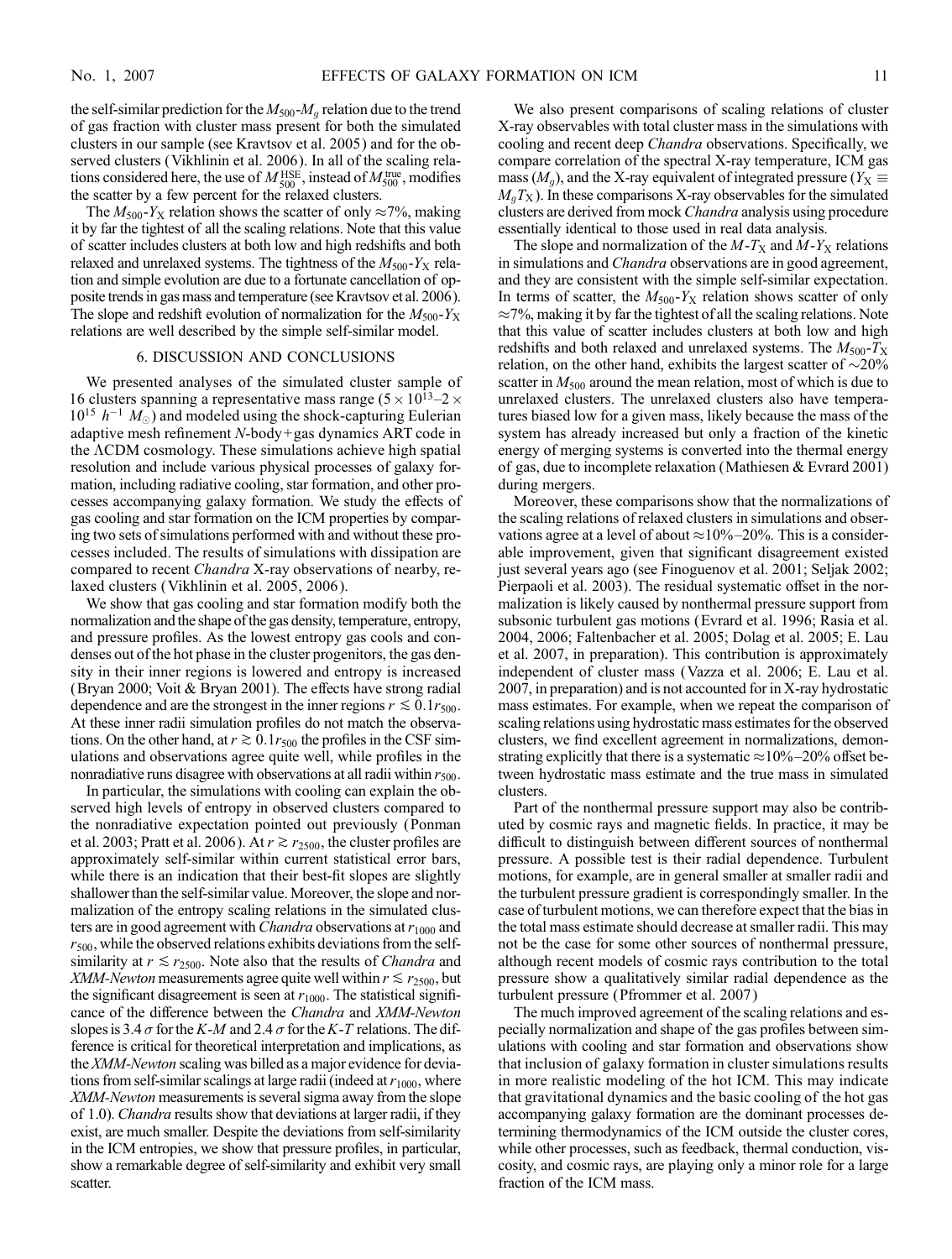Note, however, that the agreement between our simulations and observations is achieved by condensation of a significant fraction of hot gas into cold dense phase, which is subsequently converted into stars. Thus, simulated clusters have  $\approx$ 40% of their baryons within  $r_{500}$  in stellar form at  $z = 0$ , while the rest of the baryons are in the hot phase. Although the low hot gas mass fractions ( $\approx 60\% - 70\%$  of the universal value) are consistent with observations (Vikhlinin et al. 2006; McCarthy et al. 2007 ), the high stellar fractions are not. Note, however, that the reduced stellar fraction with more efficient stellar or AGN energy feedback generally results in the profiles that are in between those of the CSF and nonradiative runs and disrupts the good agreement between models and data.

Observational estimates of the stellar mass fractions in groups and clusters range from  $\approx$  5%-10% (Eke et al. 2005) to  $\approx$  15%-20% (Lin et al. 2003; Gonzalez et al. 2007 ) of the universal baryon fraction or at least a factor of  $2-3$  lower than the fractions found in our simulations. This is a well-known discrepancy often referred to as the ''overcooling problem.'' Our results show that the X-ray and optical observations appear to give seemingly contradicting constraints. The low observed stellar fractions imply existence of an efficient mechanism suppressing star formation in real clusters, while observed properties of hot ICM are not consistent with small amounts of cooling (i.e., predictions close to the nonradiative limit). At present it is not clear how these two observational constraints can be reconciled.

Our tests indicate that profiles and average quantities (i.e., gas fractions) derived from analyses of modern X-ray data are robust and do not suffer any obvious biases (Nagai et al. 2007 ). On the other hand, there are certain systematic uncertainties in estimates of stellar mass from optical observations related both to possible low surface stellar component missed in shallow observations (e.g., Gonzalez et al. 2005, 2007; Lauer et al. 2007; Seigar et al. 2007 ) and to the uncertainties in the stellar population modeling of the observed photometry. It is unlikely, however, that any single uncertainty is large enough to account for the entire factor of  $2-3$  discrepancy between stellar fractions in simulations and observations. We note also that stellar fraction predicted by simulations depends on the implementation of the feedback processes in simulations (e.g., Borgani et al. 2006). However, the current implementations of the feedback processes efficient in significantly suppressing stellar fraction are essentially ad hoc, and it is uncertain whether the feedback is actually as efficient in practice.

The progress in our understanding of these issues should come from detailed convergence studies and comparisons of simulation results done using different numerical codes, further comparisons of simulations with deep X-ray observations, deeper observations, and thorough analysis of uncertainties in the optical estimates of cluster stellar masses.

We would like to thank Monique Arnaud, Trevor Ponman, Gabriel Pratt, and Alastair Sanderson for providing their observational data points. We also thank Monique Arnaud, Greg Bryan, Gus Evrard, Gabriel Pratt, Alastair Sanderson, Riccardo Valdarnini, and Mark Voit for useful comments on the manuscript. D. N. is supported by the Sherman Fairchild Postdoctoral Fellowship at Caltech. A. V. K. is supported by the National Science Foundation (NSF ) under grants AST-0239759 and AST-0507666, by NASA through grant NAG5-13274, and by the Kavli Institute for Cosmological Physics at the University of Chicago. A. V. is supported by the NASA contract NAS8-39073 and Chandra General Observer grant GO5-6121A. The cosmological simulations used in this study were performed on the IBM RS/6000 SP4 system (copper) at the National Center for Supercomputing Applications (NCSA).

### APPENDIX

## ANALYTIC PRESSURE MODEL

The Sunyaev-Zel'dovich (SZ) effect is a direct probe of thermal energy content of the universe and provides a unique and powerful probe of the structure formation and cosmology in the near future. The SZ observations are probing the integrated pressure of the ICM.



Fig. 6.—Generalized NFW fits to the pressure profiles of relaxed clusters in simulations and Chandra X-ray observations. Open circles and squares show the mean profiles in the CSF and nonradiative simulations, respectively. Thin dotted shows Chandra X-ray clusters with  $T_{\rm X} > 5$  keV. Thick lines show the best-fit generalized NFW model to simulation and observed profiles (see Table 5 for the best-fit parameters). [See the electronic edition of the Journal for a color version of this figure.]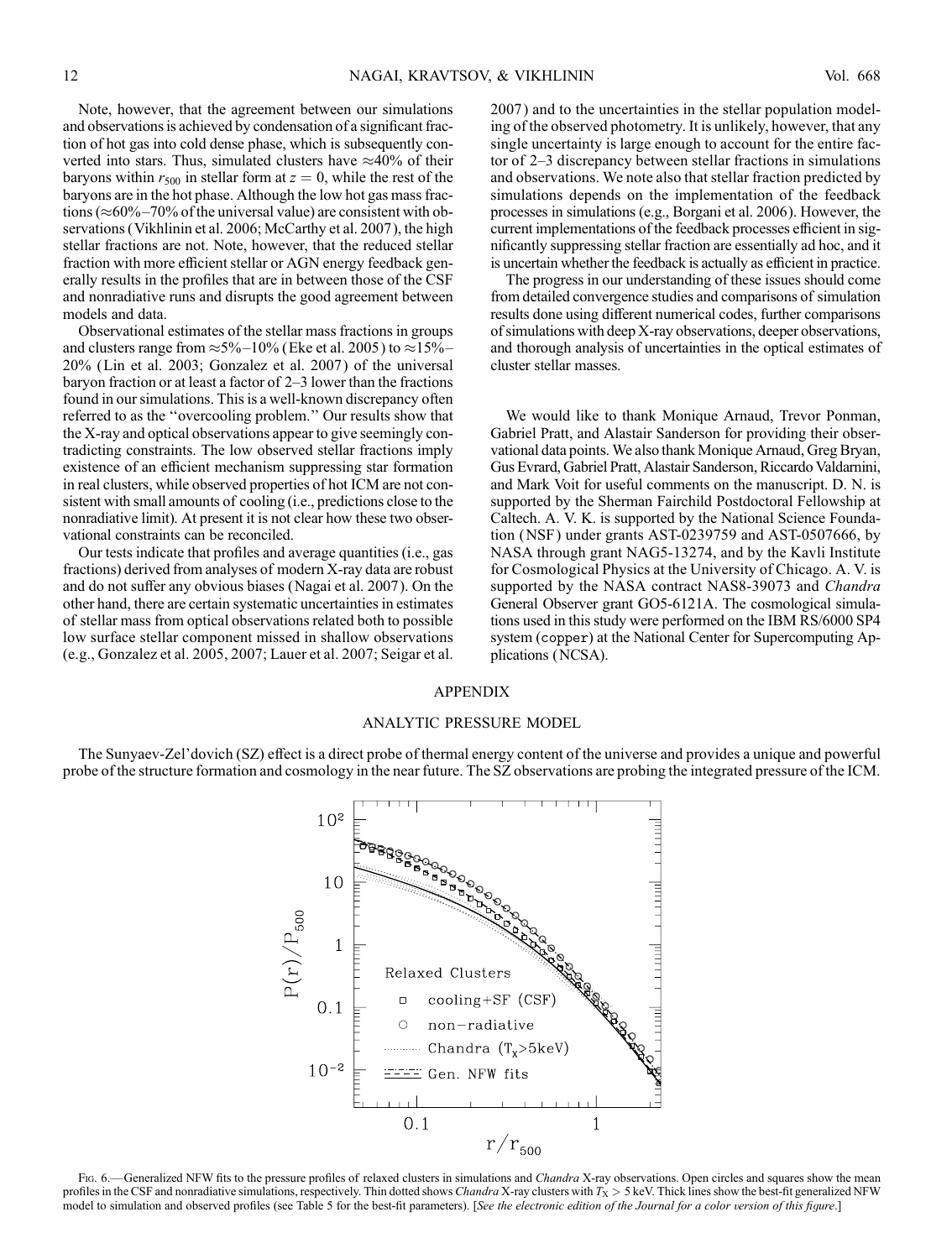| Sample               | Po          | $C_{500}$  | $(\alpha, \beta, \gamma)$          |
|----------------------|-------------|------------|------------------------------------|
| Relaxed              | 3.3         | 1.8        | (1.3, 4.3, 0.7)                    |
| Relaxed              | 3.3         | 1.8        | (1.3, 4.3, 1.1)                    |
| Unrelaxed            | 2.0         | 1.5        | (1.4.4.3.1.0)                      |
| Relaxed<br>Unrelaxed | 38.0<br>3.0 | 3.0<br>1.5 | (1.1, 4.3, 0.3)<br>(1.4, 4.3, 0.9) |
|                      |             |            |                                    |

TABLE 5 Best-Fit Parameters of the Pressure Profile

Accurate analytic parameterizations of the ICM pressure profiles can therefore be useful for developing efficient cluster detection algorithm for upcoming SZ cluster surveys, analysis, and interpretation of SZ effect observations, as well as theoretical modeling of cluster ICM. The fact that the self-similarity is best preserved for the pressure profiles and their low cluster-to-cluster scatter (see  $\S$  4) provides further motivation for the use of accurate pressure profile parameterizations.

Here we present a simple analytic model of the pressure profile that closely matches the observed profiles of the *Chandra* X-ray clusters and results of numerical simulations in their outskirts. Since the gas pressure distribution is primarily determined by the gravitationally dominant dark matter component, we parameterize the pressure profile using the generalized NFW model,

$$
\frac{P(r)}{P_{500}} = \frac{P_0}{x^{\gamma}(1+x^{\alpha})^{(\beta-\gamma)/\alpha}},\tag{A1}
$$

where  $x \equiv r/r_s$ ,  $r_s = r_{500}/c_{500}$ ,  $P_{500}$  is given by equation (3), and  $(\alpha, \beta, \gamma)$  are the slopes at  $r \sim r_s$ ,  $r \gg r_s$ , and  $r \ll r_s$ , respectively. We find that a model with  $P_0 = 3.3$ ,  $c_{500} \equiv r_{500}/r_s = 1.8$ , and  $(\alpha, \beta, \gamma) = (1.3, 4.3, 0.7)$  provides a good description of the pressure profiles of the high-T<sub>X</sub> Chandra clusters within the observed range ( $r \le r_{500}$ ), as well as the profiles of simulated clusters in 0.5 <  $r/r_{500}$  < 2.0. Figure 6 shows generalized NFW fits to the pressure profiles of relaxed clusters in simulations and *Chandra* observations. In the outskirts, we set the slope to be  $\gamma = 4.3$ , which is the average best-fit values for both nonradiative and CSF simulations. For the *Chandra* clusters with  $T_X > 5$  keV, the inner slopes of the pressure profile are  $\approx 0.7$ . The inner slopes appear to be shallower for the lower  $T_X$  systems, but they also show much larger cluster-to-cluster variation. Table 5 summarizes the best-fit model parameters for observed and simulated clusters. For the relaxed systems, the same set of parameters with a different inner slope  $\gamma = 1.1$  produces the pressure profile of the CSF run, while that of the nonradiative run requires a very different set of parameters. The pressure profiles of the unrelaxed systems are generally less concentrated (smaller value of  $c_{500}$ ) with slightly different inner and outer slopes.

#### **REFERENCES**

- Albrecht, A., et al. 2006, preprint (astro-ph/0609591)
- Allen, S. W., & Fabian, A. C. 1998, MNRAS, 297, L57
- Allen, S. W., Schmidt, R. W., Ebeling, H., Fabian, A. C., & van Speybroeck, L. 2004, MNRAS, 353, 457
- Arnaud, M., & Evrard, A. E. 1999, MNRAS, 305, 631
- Arnaud, M., Pointecouteau, E., & Pratt, G. W. 2005, A&A, 441, 893
- Ascasibar, Y., Yepes, G., Müller, V., & Gottlöber, S. 2003, MNRAS, 346, 731
- Bialek, J. J., Evrard, A. E., & Mohr, J. J. 2001, ApJ, 555, 597
- Borgani, S. 2006, in Lectures for 2005 Guillermo Haro Summer School on Clusters (Berlin: Springer), preprint (astro-ph/0605575 )
- Borgani, S., Governato, F., Wadsley, J., Menci, N., Tozzi, P., Lake, G., Quinn, T., & Stadel, J. 2001, ApJ, 559, L71
- Borgani, S., Governato, F., Wadsley, J., Menci, N., Tozzi, P., Quinn, T., Stadel, J., & Lake, G. 2002, MNRAS, 336, 409
- Borgani, S., et al. 2006, MNRAS, 367, 1641
- Brüggen, M., Ruszkowski, M., & Hallman, E. 2005, ApJ, 630, 740
- Bryan, G. L. 2000, ApJ, 544, L1
- Cattaneo, A., & Teyssier, R. 2007, MNRAS, 376, 1547
- Clowe, D., Bradač, M., Gonzalez, A. H., Markevitch, M., Randall, S. W., Jones, C., & Zaritsky, D. 2006, ApJ, 648, L109
- Davé, R., Katz, N., & Weinberg, D. H. 2002, ApJ, 579, 23
- David, L. P., Forman, W., & Jones, C. 1991, ApJ, 380, 39
- De Grandi, S., & Molendi, S. 2002, ApJ, 567, 163
- Dolag, K., Vazza, F., Brunetti, G., & Tormen, G. 2005, MNRAS, 364, 753
- Edge, A. C., & Stewart, G. C. 1991, MNRAS, 252, 414
- Eke, V. R., Baugh, C. M., Cole, S., Frenk, C. S., King, H. M., & Peacock, J. A. 2005, MNRAS, 362, 1233
- Ettori, S., et al. 2004, MNRAS, 354, 111
- Evrard, A. E. 1990, ApJ, 363, 349
- Evrard, A. E., & Henry, J. P. 1991, ApJ, 383, 95
- Evrard, A. E., Metzler, C. A., & Navarro, J. F. 1996, ApJ, 469, 494
- Faltenbacher, A., Kravtsov, A. V., Nagai, D., & Gottlöber, S. 2005, MNRAS, 358, 139
- Ferland, G. J., Korista, K. T., Verner, D. A., Ferguson, J. W., Kingdon, J. B., & Verner, E. M. 1998, PASP, 110, 761
- Finoguenov, A., Jones, C., Böhringer, H., & Ponman, T. J. 2002, ApJ, 578, 74
- Finoguenov, A., Ponman, T. J., Osmond, J. P. F., & Zimer, M. 2007, MNRAS, 374, 737
- Finoguenov, A., Reiprich, T. H., & Böhringer, H. 2001, A&A, 368, 749
- Frenk, C. S., et al. 1999, ApJ, 525, 554
- Gonzalez, A. H., Zabludoff, A. I., & Zaritsky, D. 2005, ApJ, 618, 195
- Gonzalez, A. H., Zaritsky, D., & Zabludoff, A. I. 2007, ApJ, in press (arXiv: 0705.1726 )
- Haardt, F., & Madau, P. 1996, ApJ, 461, 20
- Helsdon, S. F., & Ponman, T. J. 2000, MNRAS, 319, 933
- Henry, J. P., & Arnaud, K. A. 1991, ApJ, 372, 410
- Ikebe, Y., Reiprich, T. H., Böhringer, H., Tanaka, Y., & Kitayama, T. 2002, A&A, 383, 773
- Kaiser, N. 1986, MNRAS, 222, 323
- ———. 1991, ApJ, 383, 104
- Kay, S. T., da Silva, A. C., Aghanim, N., Blanchard, A., Liddle, A. R., Puget, J.-L., Sadat, R., & Thomas, P. A. 2007, MNRAS, 377, 317
- Kay, S. T., Thomas, P. A., Jenkins, A., & Pearce, F. R. 2004, MNRAS, 355, 1091
- Kennicutt, R. C. 1998, ApJ, 498, 541
- Klypin, A., Kravtsov, A. V., Bullock, J. S., & Primack, J. R. 2001, ApJ, 554, 903
- Kravtsov, A. V. 1999, Ph.D. thesis, New Mexico State Univ.
- Kravtsov, A. V., Klypin, A., & Hoffman, Y. 2002, ApJ, 571, 563
- Kravtsov, A. V., Nagai, D., & Vikhlinin, A. A. 2005, ApJ, 625, 588
- Kravtsov, A. V., Vikhlinin, A., & Nagai, D. 2006, ApJ, 650, 128
- LaRoque, S. J., Bonamente, M., Carlstrom, J. E., Joy, M. K., Nagai, D., Reese, E. D., & Dawson, K. S. 2006, ApJ, 652, 917
- Lauer, T. R., et al. 2007, ApJ, 662, 808
- Lewis, G. F., Babul, A., Katz, N., Quinn, T., Hernquist, L., & Weinberg, D. H. 2000, ApJ, 536, 623
- Lin, Y.-T., Mohr, J. J., & Stanford, S. A. 2003, ApJ, 591, 749
- Markevitch, M. 1998, ApJ, 504, 27
- Markevitch, M., Gonzalez, A. H., Clowe, D., Vikhlinin, A., Forman, W., Jones, C., Murray, S., & Tucker, W. 2004, ApJ, 606, 819
- Markevitch, M., et al. 2003, ApJ, 586, L19
- Mathiesen, B. F., & Evrard, A. E. 2001, ApJ, 546, 100